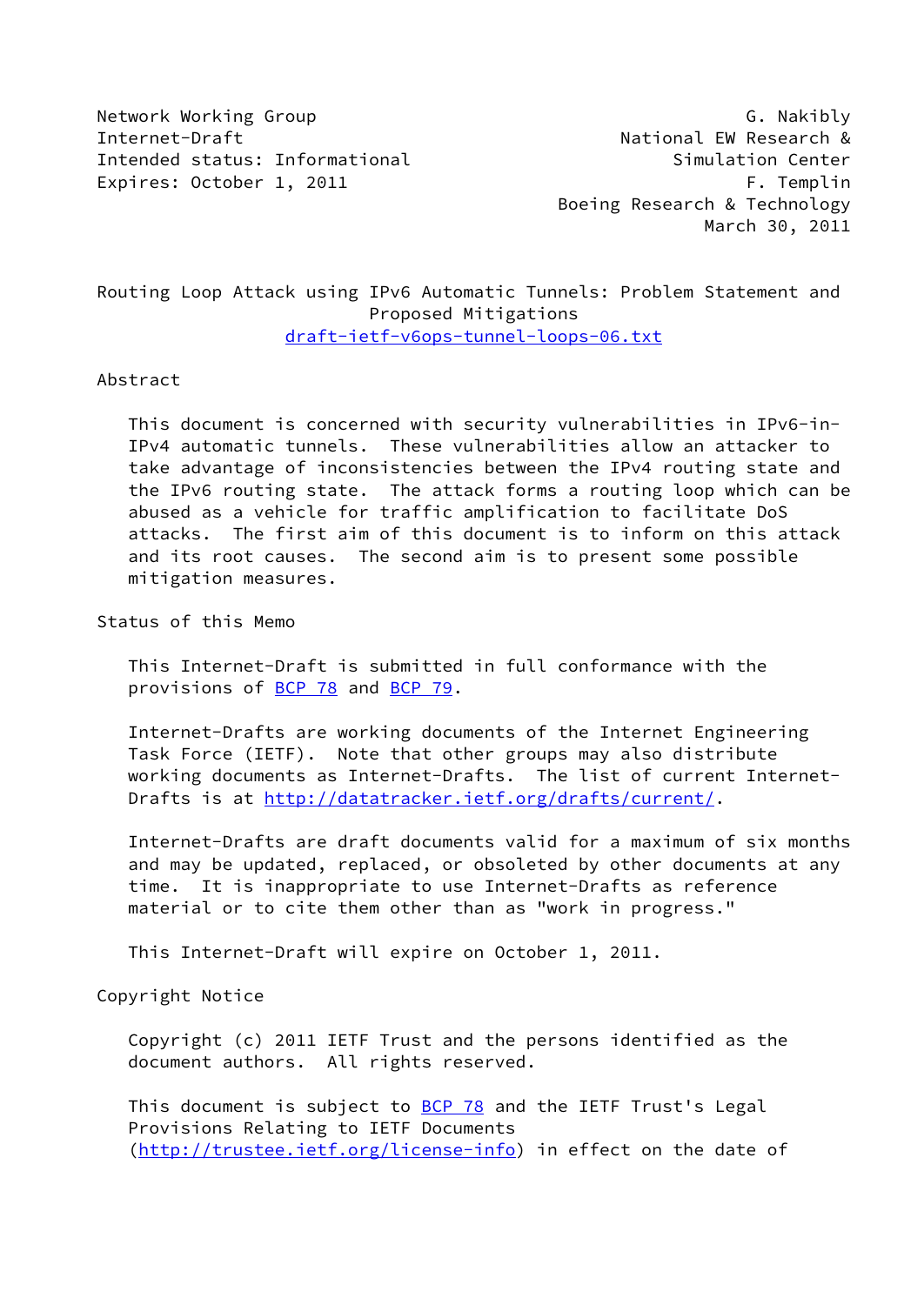Nakibly & Templin Expires October 1, 2011 [Page 1]

Internet-Draft **Routing Loop Attack** March 2011

 publication of this document. Please review these documents carefully, as they describe your rights and restrictions with respect to this document. Code Components extracted from this document must include Simplified BSD License text as described in Section 4.e of the Trust Legal Provisions and are provided without warranty as described in the Simplified BSD License.

Table of Contents

| A Detailed Description of the Attack $\cdots$ 4<br>2.                                          |  |
|------------------------------------------------------------------------------------------------|--|
| Proposed Mitigation Measures 6<br>3.                                                           |  |
| $3.1$ . Verification of end point existence $\frac{7}{2}$                                      |  |
| Neighbor Cache Check $\frac{7}{2}$<br>3.1.1.                                                   |  |
| $3.1.2$ . Known IPv4 Address Check 8                                                           |  |
|                                                                                                |  |
| $3.2.1$ . Avoiding a Shared IPv4 Link 8                                                        |  |
| $3.2.2.$ A Single Border Router 9                                                              |  |
| $3.2.3$ . A Comprehensive List of Tunnel Routers 9                                             |  |
| $3.2.4$ . Avoidance of On-link Prefixes 10                                                     |  |
| $3.3.$ Destination and Source Address Checks 15                                                |  |
| Known IPv6 Prefix Check 16<br>3.3.1.                                                           |  |
| 4.                                                                                             |  |
| $\overline{5}$ .                                                                               |  |
| Security Considerations $\ldots \ldots \ldots \ldots \ldots \ldots \ldots \frac{18}{18}$<br>6. |  |
| $\overline{1}$ .                                                                               |  |
| 8.                                                                                             |  |
| Normative References 18<br>8.1.                                                                |  |
| Informative References 19<br>8.2.                                                              |  |
|                                                                                                |  |
|                                                                                                |  |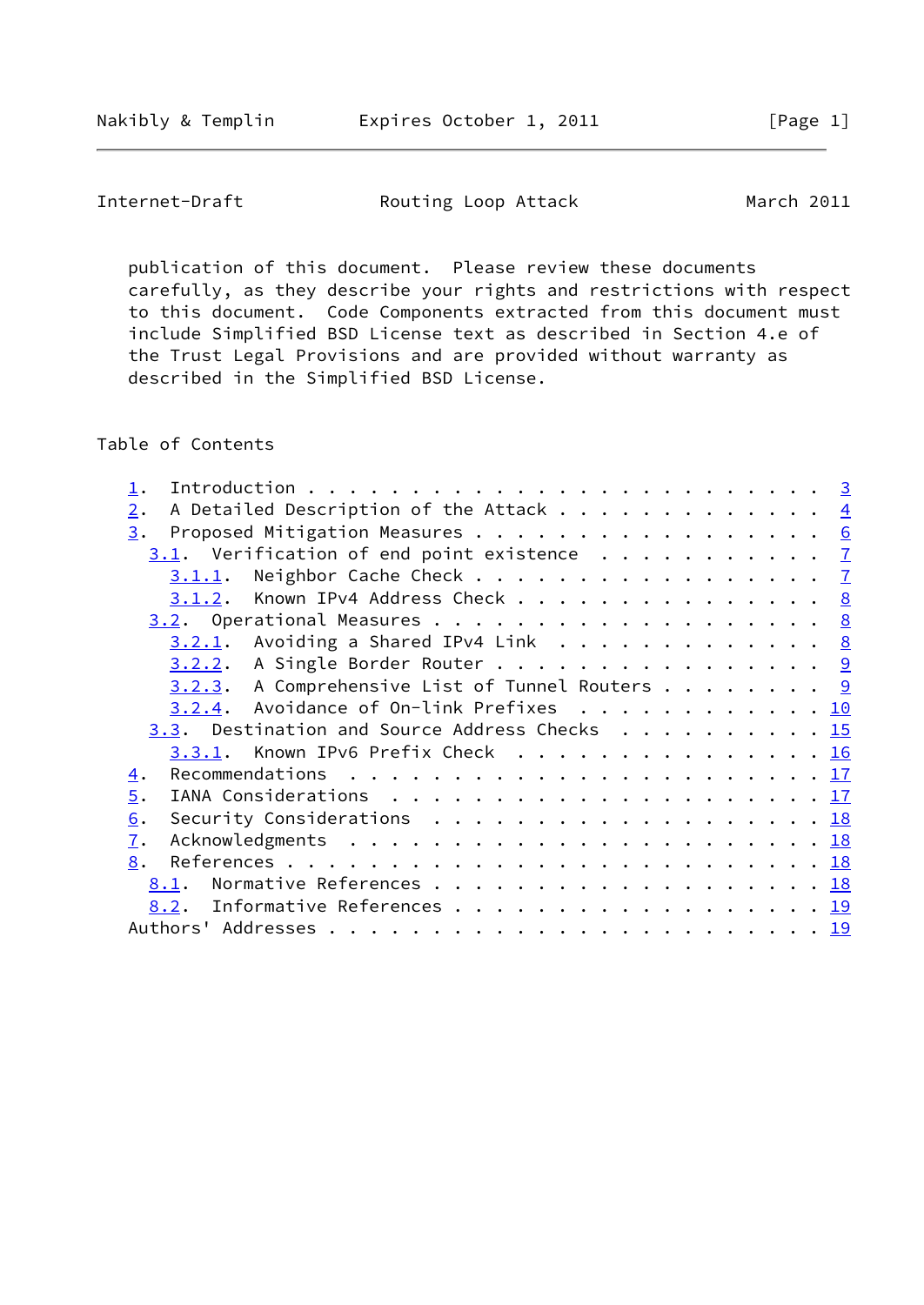Nakibly & Templin **Expires October 1, 2011** [Page 2]

<span id="page-2-1"></span>

Internet-Draft **Routing Loop Attack** March 2011

#### <span id="page-2-0"></span>[1](#page-2-0). Introduction

 IPv6-in-IPv4 tunnels are an essential part of many migration plans for IPv6. They allow two IPv6 nodes to communicate over an IPv4-only network. Automatic tunnels that assign non-link-local IPv6 prefixes with stateless address mapping properties (hereafter called "automatic tunnels") are a category of tunnels in which a tunneled packet's egress IPv4 address is embedded within the destination IPv6 address of the packet. An automatic tunnel's router is a router that respectively encapsulates and decapsulates the IPv6 packets into and out of the tunnel.

Ref. [\[USENIX09](#page-20-2)] pointed out the existence of a vulnerability in the design of IPv6 automatic tunnels. Tunnel routers operate on the implicit assumption that the destination address of an incoming IPv6 packet is always an address of a valid node that can be reached via the tunnel. The assumption of path validity can introduce routing loops as the inconsistency between the IPv4 routing state and the IPv6 routing state allows a routing loop to be formed. Although those loops will not trap normal data, they will catch traffic targeted at addresses that have become unavailable, and misconfigured traffic can enter the loop.

 The looping vulnerability can be triggered accidentally or exploited maliciously by an attacker crafting a packet which is routed over a tunnel to a node that is not associated with the packet's destination. This node may forward the packet out of the tunnel to the native IPv6 network. There the packet is routed back to the ingress point that forwards it back into the tunnel. Consequently, the packet loops in and out of the tunnel. The loop terminates only when the Hop Limit field in the IPv6 header of the packet is decremented to zero. This vulnerability can be abused as a vehicle for traffic amplification to facilitate DoS attacks [\[RFC4732](https://datatracker.ietf.org/doc/pdf/rfc4732)].

 Without compensating security measures in place, all IPv6 automatic tunnels that are based on protocol-41 encapsulation [\[RFC4213](https://datatracker.ietf.org/doc/pdf/rfc4213)] are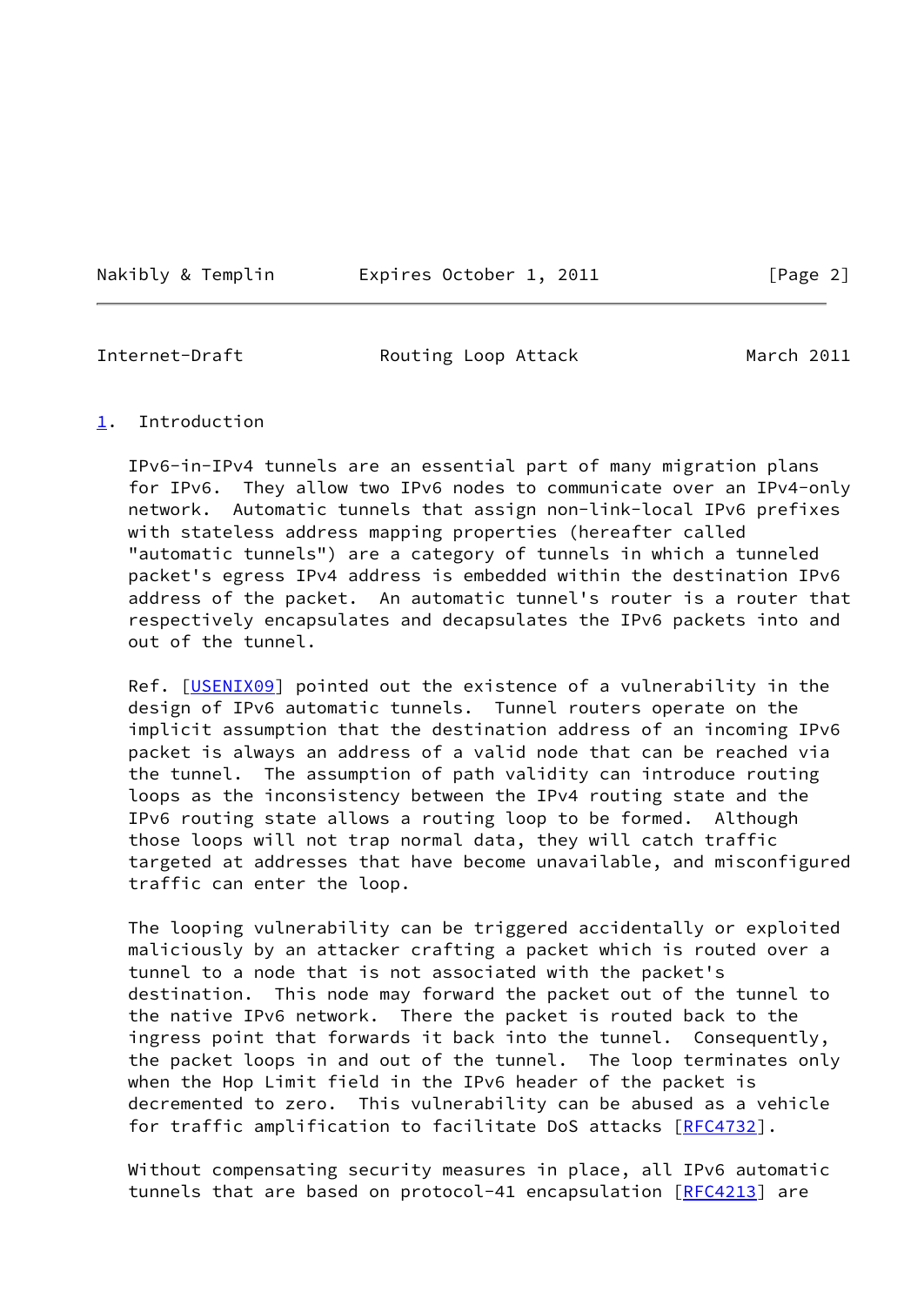vulnerable to such an attack including ISATAP [[RFC5214](https://datatracker.ietf.org/doc/pdf/rfc5214)], 6to4 [\[RFC3056](https://datatracker.ietf.org/doc/pdf/rfc3056)] and 6rd [[RFC5969](https://datatracker.ietf.org/doc/pdf/rfc5969)]. It should be noted that this document does not consider non-protocol-41 encapsulation attacks. In particular, we do not address the Teredo [\[RFC4380](https://datatracker.ietf.org/doc/pdf/rfc4380)] attacks described in [[USENIX09\]](#page-20-2). These attacks are considered in [\[I-D.gont-6man-teredo-loops\]](#page-20-3).

 The aim of this document is to shed light on the routing loop attack and describe possible mitigation measures that should be considered by operators of current IPv6 automatic tunnels and by designers of future ones. We note that tunnels may be deployed in various operational environments, e.g. service provider network, enterprise

| Nakibly & Templin<br>Expires October 1, 2011 |  | [Page 3] |
|----------------------------------------------|--|----------|
|----------------------------------------------|--|----------|

<span id="page-3-1"></span>Internet-Draft **Routing Loop Attack** March 2011

 network, etc. Specific issues related to the attack which are derived from the operational environment are not considered in this document.

 Routing loops pose a risk to the stability of a network. Furthermore, they provide an opening for denial of service attacks that exploit the existence of the loop to increase the traffic load in the network. [Section 3](#page-6-0) of this document discusses a number of mitigation measures. The most desirable mitigation, however, is to operate the network in such a way that routing loops can not take place (see [Section 3.2](#page-8-0)).

### <span id="page-3-0"></span>[2](#page-3-0). A Detailed Description of the Attack

 In this section we shall denote an IPv6 address of a node by an IPv6 prefix assigned to the tunnel and an IPv4 address of the tunnel end point, i.e., Addr(Prefix, IPv4). Note that the IPv4 address may or may not be part of the prefix (depending on the specification of the tunnel's protocol). The IPv6 address may be dependent on additional bits in the interface ID, however for our discussion their exact value is not important.

The two victims of this attack are routers - R1 and R2 - that service two different tunnel prefixes - Prf1 and Prf2. Both routers have the capability to forward IPv6 packets in and out of their respective tunnels. The two tunnels need not be based on the same tunnel protocol. The only condition is that the two tunnel protocols be based on protocol-41 encapsulation. The IPv4 address of R1 is IP1,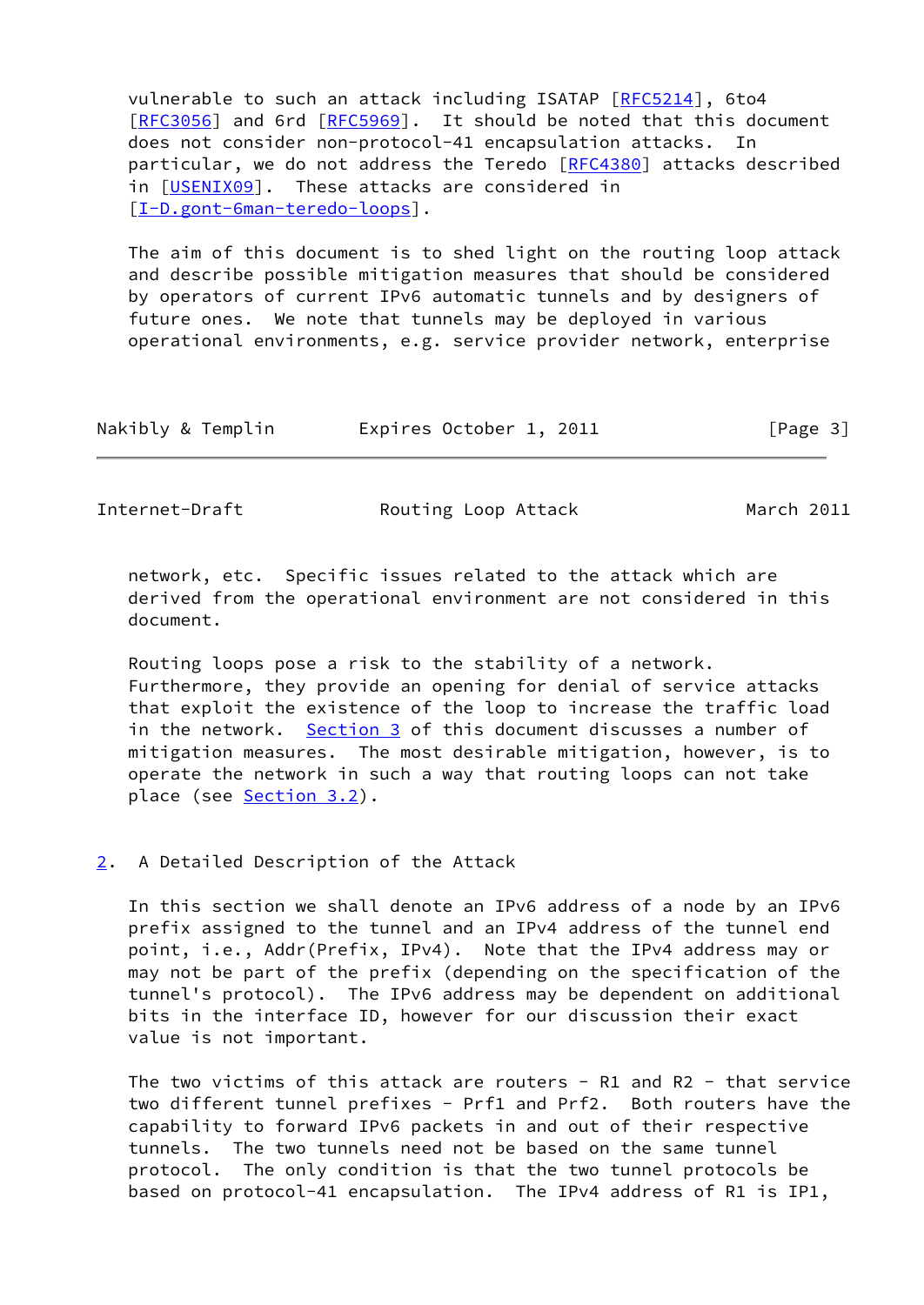while the prefix of its tunnel is Prf1. IP2 and Prf2 are the respective values for R2. We assume that IP1 and IP2 belong to the same address realm, i.e., they are either both public, or both private and belong to the same internal network. The following network diagram depicts the locations of the two routers. The numbers indicate the packets of the attack and the path they traverse as described below.

Nakibly & Templin **Expires October 1, 2011** [Page 4]

Internet-Draft **Routing Loop Attack** March 2011

 [ Packet 1 ] v6src = Addr(Prf1, IP2) [ Packet 2 ] v6dst = Addr(Prf2, IP1) v6src = Addr(Prf1, IP2) v4src = IP2; v4dst = IP1 +----------+ v6dst = Addr(Prf2, IP1) //===========>| Router |-----------------\ || | R1 | | || +----------+ v . The contract of the contract of the contract of the contract of the contract of the contract of the contract of the contract of the contract of the contract of the contract of the contract of the contract of the contrac ,-( \_)-.<br>(\_ IPv4 )-. ,-( \_ IPv6 )-. .-(\_ IPv4 )-. .-(\_ IPv6 )-. (\_\_ Network ) (\_\_ Network ) `-(\_\_\_\_\_\_)-' `-(\_\_\_\_\_\_)-'  $\Lambda \Lambda$  || +----------+ | \\============| Router |<----------------/ [ Packet 1 ] | R2 | [ Packets 0 and 2 ] v6src = Addr(Prf1, IP2) +----------+ v6src = Addr(Prf1, IP2)  $v6dst = Addr(Prf2, IP1)$ v4src = IP2; v4dst = IP1

Figure 1: The network setting of the attack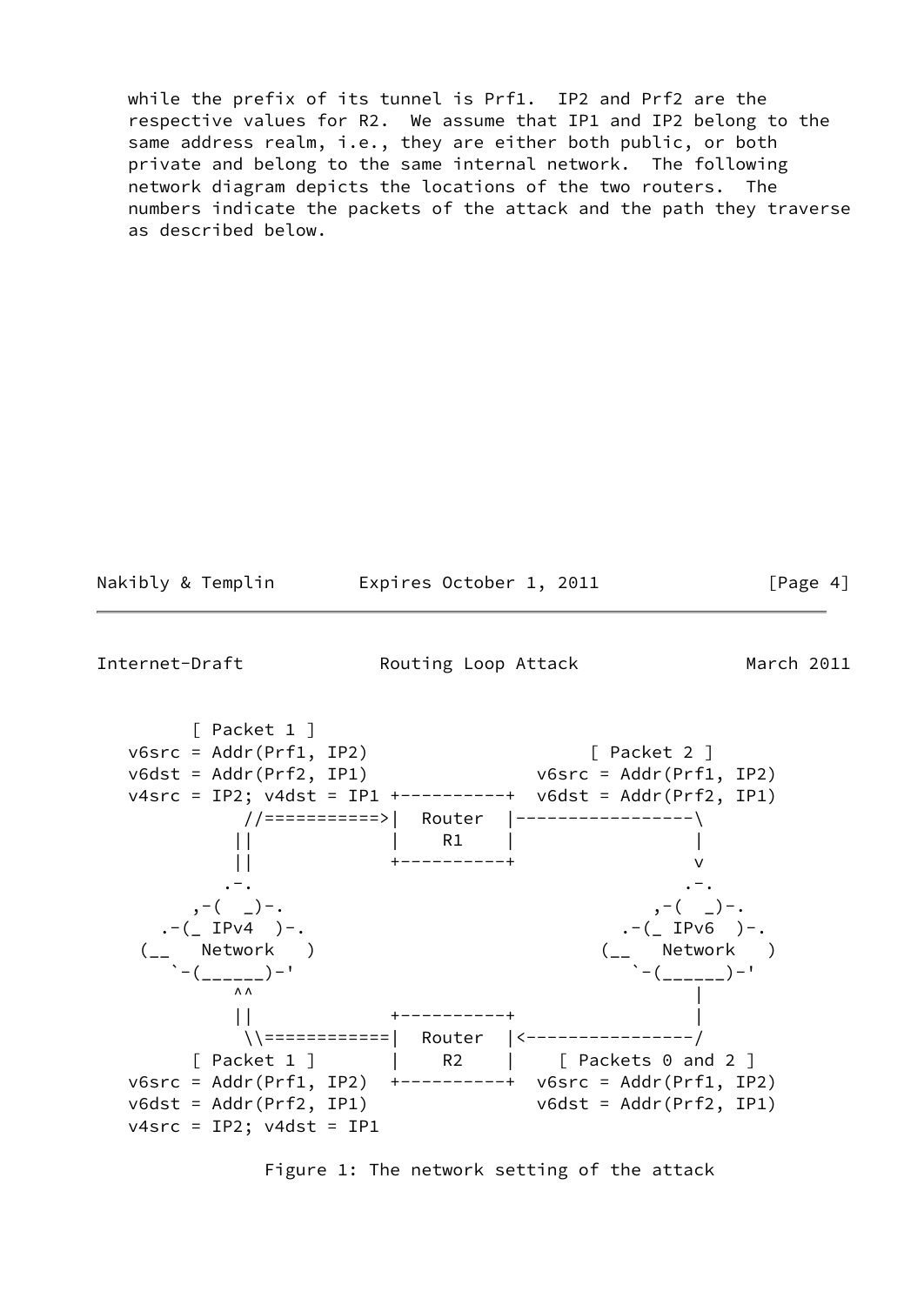The attack is depicted in Figure 2. It is initiated by an accidentally or maliciously produced IPv6 packet (packet 0 in Figure 2) destined to a fictitious end point that appears to be reached via Prf2 and has IP1 as its IPv4 address, i.e., Addr(Prf2, IP1). The source address of the packet is an address with Prf1 as the prefix and IP2 as the embedded IPv4 address, i.e., Addr(Prf1, IP2). As the prefix of the destination address is Prf2, the packet will be routed over the IPv6 network to R2.

 R2 receives the packet through its IPv6 interface and forwards it into the tunnel with an IPv4 header having a destination address derived from the IPv6 destination, i.e., IP1. The source address is the address of R2, i.e., IP2. The packet (packet 1 in Figure 2) is routed over the IPv4 network to R1, which receives the packet on its IPv4 interface. It processes the packet as a packet that originates from one of the end nodes of Prf1.

 Since the IPv4 source address corresponds to the IPv6 source address, R1 will decapsulate the packet. Since the packet's IPv6 destination is outside of Prf1, R1 will forward the packet onto a native IPv6 interface. The forwarded packet (packet 2 in Figure 2) is identical to the original attack packet. Hence, it is routed back to R2, in which the loop starts again. Note that the packet may not necessarily be transported from R1 over native IPv6 network. R1 may be connected to the IPv6 network through another tunnel.

<span id="page-5-0"></span>

| Nakibly & Templin | Expires October 1, 2011                                                                                                                                                                 | [Page 5]   |
|-------------------|-----------------------------------------------------------------------------------------------------------------------------------------------------------------------------------------|------------|
| Internet-Draft    | Routing Loop Attack                                                                                                                                                                     | March 2011 |
|                   | R <sub>2</sub><br>R1<br>$\frac{1}{1}$ $\left  \left  \left  \left  \right  \right  \right  \right $<br>$\overline{2}$<br>$\mathcal{L}^{\text{max}}$ . The $\mathcal{L}^{\text{max}}$    |            |
|                   | 1 - IPv4: IP2 --> IP1<br>$IPv6: Addr(Prf1, IP2) \rightarrow Addr(Prf2, IP1)$<br>$0,2$ - IPv6: Addr(Prf1,IP2) --> Addr(Prf2,IP1)<br>Legend: $==-> -$ tunneled IPv6, $---> -$ native IPv6 |            |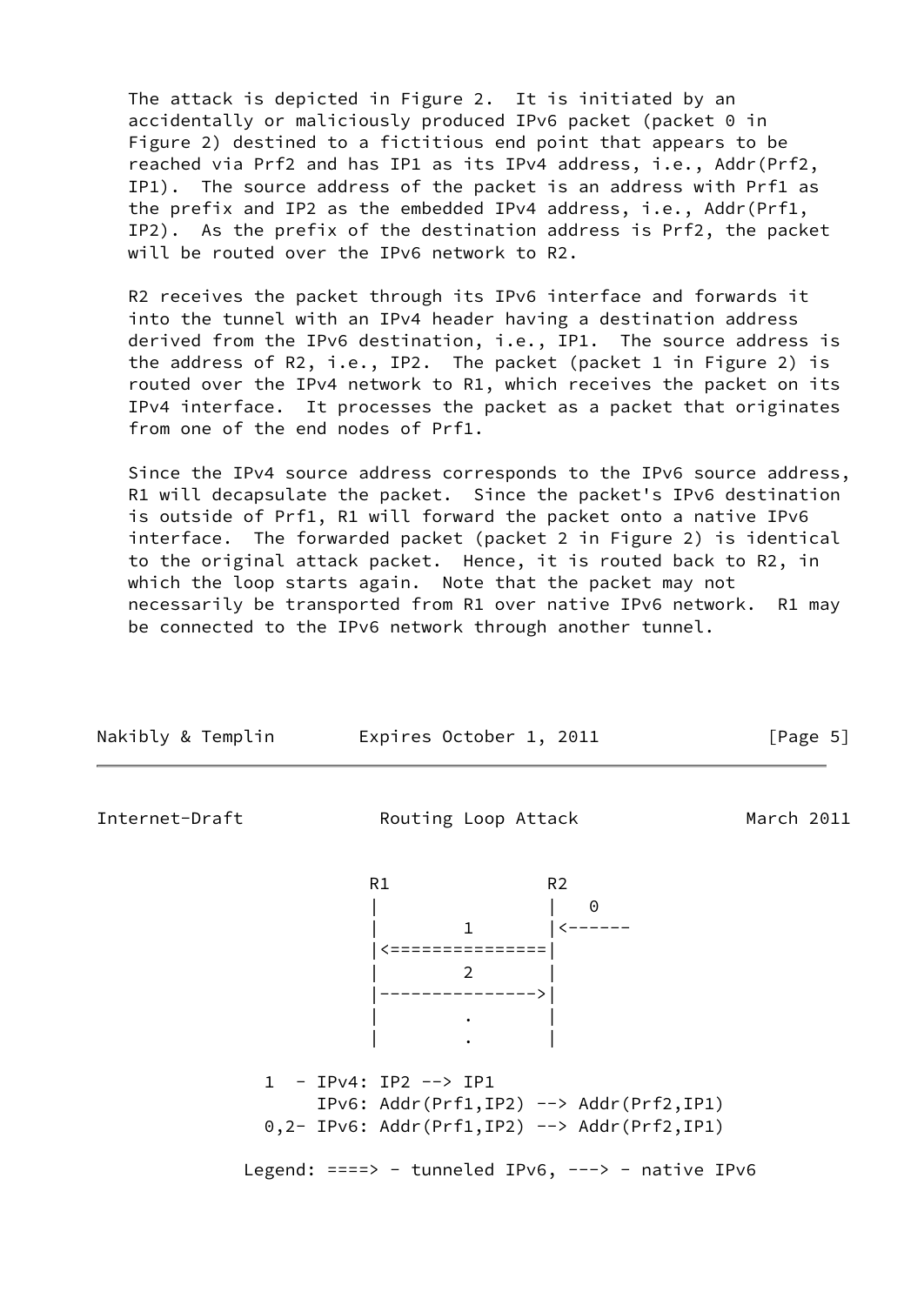Figure 2: Routing loop attack between two tunnels' routers

 The crux of the attack is as follows. The attacker exploits the fact that R2 does not know that R1 does not configure addresses from Prf2 and that R1 does not know that R2 does not configure addresses from Prf1. The IPv4 network acts as a shared link layer for the two tunnels. Hence, the packet is repeatedly forwarded by both routers. It is noted that the attack will fail when the IPv4 network can not transport packets between the tunnels. For example, when the two routers belong to different IPv4 address realms or when ingress/ egress filtering is exercised between the routes.

 The loop will stop when the Hop Limit field of the packet reaches zero. After a single loop the Hop Limit field is decreased by the number of IPv6 routers on path from R1 to R2. Therefore, the number of loops is inversely proportional to the number of IPv6 hops between R1 and R2.

 The tunnels used by R1 and R2 may be any combination of automatic tunnel types, e.g., ISATAP, 6to4 and 6rd. This has the exception that both tunnels can not be of type 6to4, since two 6to4 routers share the same IPv6 prefix, i.e., there is only one 6to4 prefix (2002::/16) in the Internet. For example, if the attack were to be launched on an ISATAP router (R1) and 6to4 relay (R2), then the destination and source addresses of the attack packet would be 2002: IP1:\* and Prf1::0200:5EFE:IP2, respectively.

### <span id="page-6-0"></span>[3](#page-6-0). Proposed Mitigation Measures

 This section presents some possible mitigation measures for the attack described above. For each measure we shall discuss its advantages and disadvantages.

<span id="page-6-1"></span>

| Nakibly & Templin | Expires October 1, 2011                                          | [Page 6]   |
|-------------------|------------------------------------------------------------------|------------|
| Internet-Draft    | Routing Loop Attack                                              | March 2011 |
|                   | The proposed measures fall under the following three categories: |            |

- o Verification of end point existence
- o Operational measures
- o Destination and source addresses checks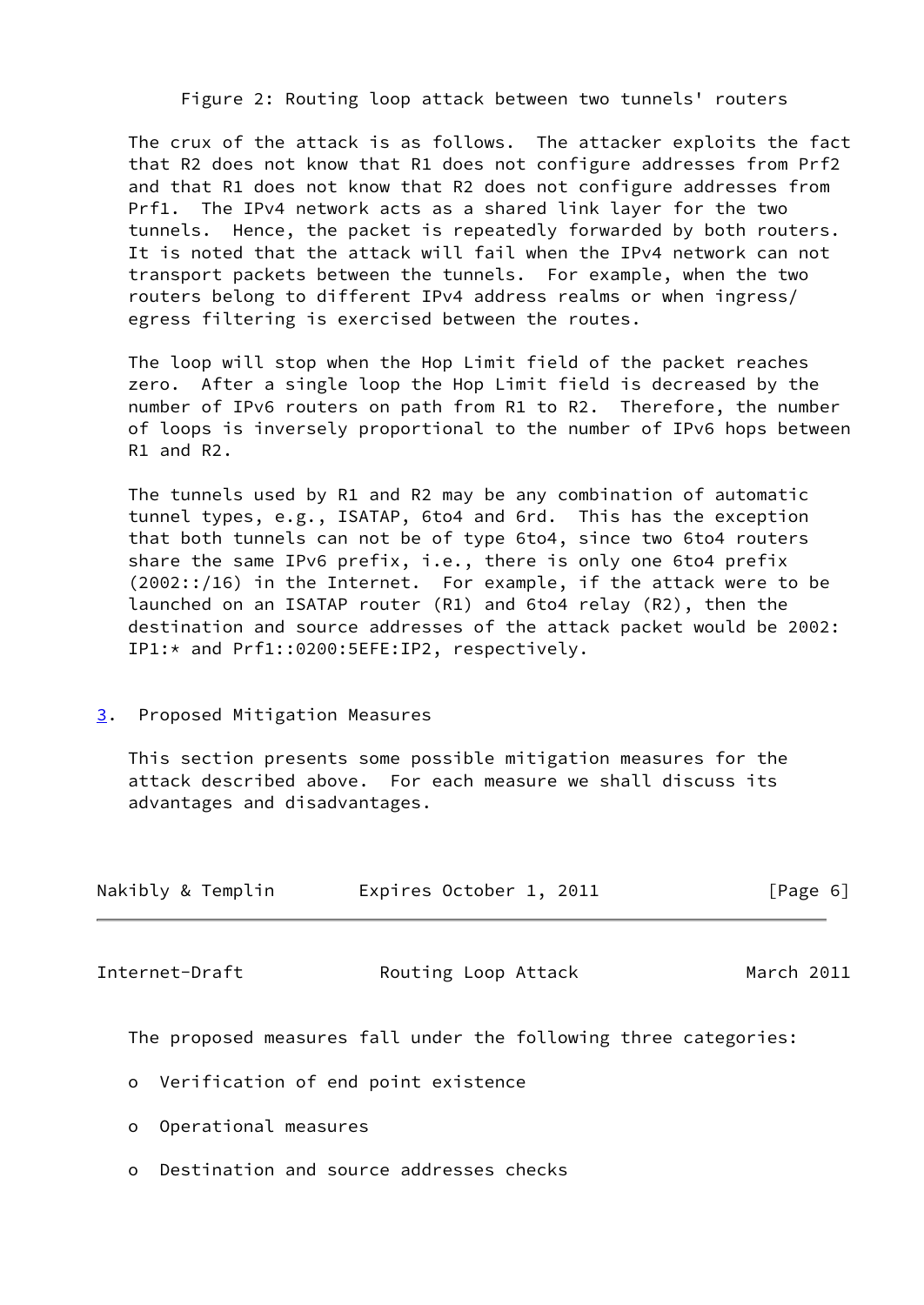### <span id="page-7-0"></span>[3.1](#page-7-0). Verification of end point existence

 The routing loop attack relies on the fact that a router does not know whether there is an end point that can reached via its tunnel that has the source or destination address of the packet. This category includes mitigation measures which aim to verify that there is a node which participate in the tunnel and its address corresponds to the packet's destination or source addresses, as appropriate.

### <span id="page-7-1"></span>[3.1.1](#page-7-1). Neighbor Cache Check

 One way that the router can verify that an end host exists and can be reached via the tunnel is by checking whether a valid entry exists for it in the neighbor cache of the corresponding tunnel interface. The neighbor cache entry can be populated through, e.g., an initial reachability check, receipt of neighbor discovery messages, administrative configuration, etc.

 When the router has a packet to send to a potential tunnel host for which there is no neighbor cache entry, it can perform an initial reachability check on the packet's destination address, e.g., as specified in the second paragraph of Section [8.4 of \[RFC5214\]](https://datatracker.ietf.org/doc/pdf/rfc5214#section-8.4). (The router can similarly perform a "reverse reachability" check on the packet's source address when it receives a packet from a potential tunnel host for which there is no neighbor cache entry.) This reachability check parallels the address resolution specifications in Section [7.2 of \[RFC4861\]](https://datatracker.ietf.org/doc/pdf/rfc4861#section-7.2), i.e., the router maintains a small queue of packets waiting for reachability confirmation to complete. If confirmation succeeds, the router discovers that a legitimate tunnel host responds to the address. Otherwise, the router discards subsequent packets and returns ICMP destination unreachable indications as specified in **Section 7.2.2 of [RFC4861]**.

 Note that this approach assumes that the neighbor cache will remain coherent and not subject to malicious attack, which must be confirmed based on specific deployment scenarios. One possible way for an attacker to subvert the neighbor cache is to send false neighbor discovery messages with a spoofed source address.

Nakibly & Templin Expires October 1, 2011 [Page 7]

<span id="page-7-3"></span>Internet-Draft Routing Loop Attack March 2011

<span id="page-7-2"></span>[3.1.2](#page-7-2). Known IPv4 Address Check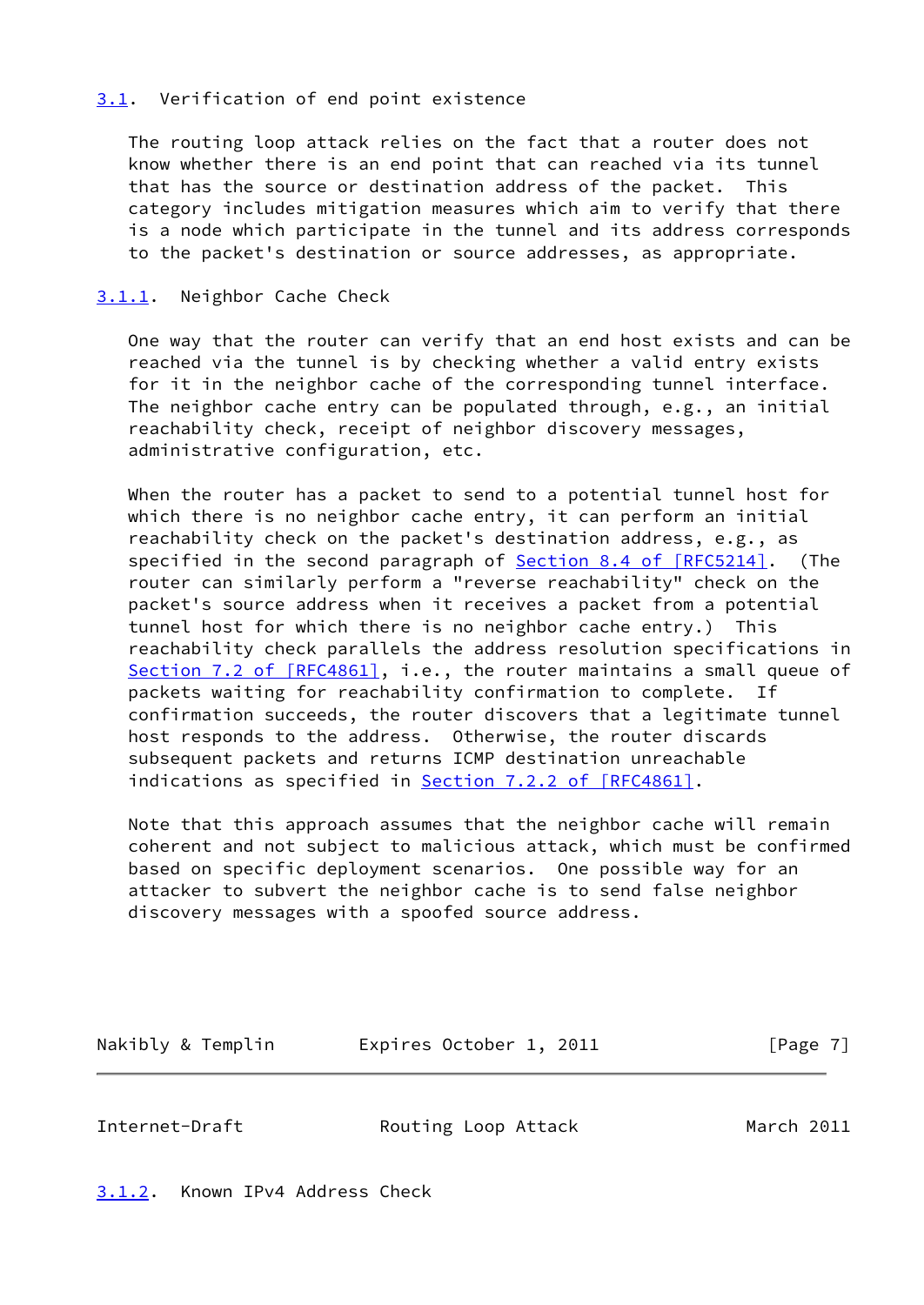Another approach that enables a router to verify that an end host exists and can be reached via the tunnel is simply by pre-configuring the router with the set of IPv4 addresses that are authorized to use the tunnel. Upon this configuration the router can perform the following simple checks:

- o When the router forwards an IPv6 packet into the tunnel interface with a destination address that matches an on-link prefix and that embeds the IPv4 address IP1, it discards the packet if IP1 does not belong to the configured list of IPv4 addresses.
- o When the router receives an IPv6 packet on the tunnel's interface with a source address that matches a on-link prefix and that embeds the IPv4 address IP2, it discards the packet if IP2 does not belong to the configured list of IPv4 addresses.

<span id="page-8-0"></span>[3.2](#page-8-0). Operational Measures

 The following measures can be taken by the network operator. Their aim is to configure the network in such a way that the attacks can not take place.

<span id="page-8-1"></span>[3.2.1](#page-8-1). Avoiding a Shared IPv4 Link

 As noted above, the attack relies on having an IPv4 network as a shared link-layer between more than one tunnel. From this the following two mitigation measures arise:

<span id="page-8-2"></span>[3.2.1.1](#page-8-2). Filtering IPv4 Protocol-41 Packets

 In this measure a tunnel router may drop all IPv4 protocol-41 packets received or sent over interfaces that are attached to an untrusted IPv4 network. This will cut-off any IPv4 network as a shared link. This measure has the advantage of simplicity. However, such a measure may not always be suitable for scenarios where IPv4 connectivity is essential on all interfaces.

<span id="page-8-3"></span>[3.2.1.2](#page-8-3). Operational Avoidance of Multiple Tunnels

 This measure mitigates the attack by simply allowing for a single IPv6 tunnel to operate in a bounded IPv4 network. For example, the attack can not take place in broadband home networks. In such cases there is a small home network having a single residential gateway which serves as a tunnel router. A tunnel router is vulnerable to the attack only if it has at least two interfaces with a path to the Internet: a tunnel interface and a native IPv6 interface (as depicted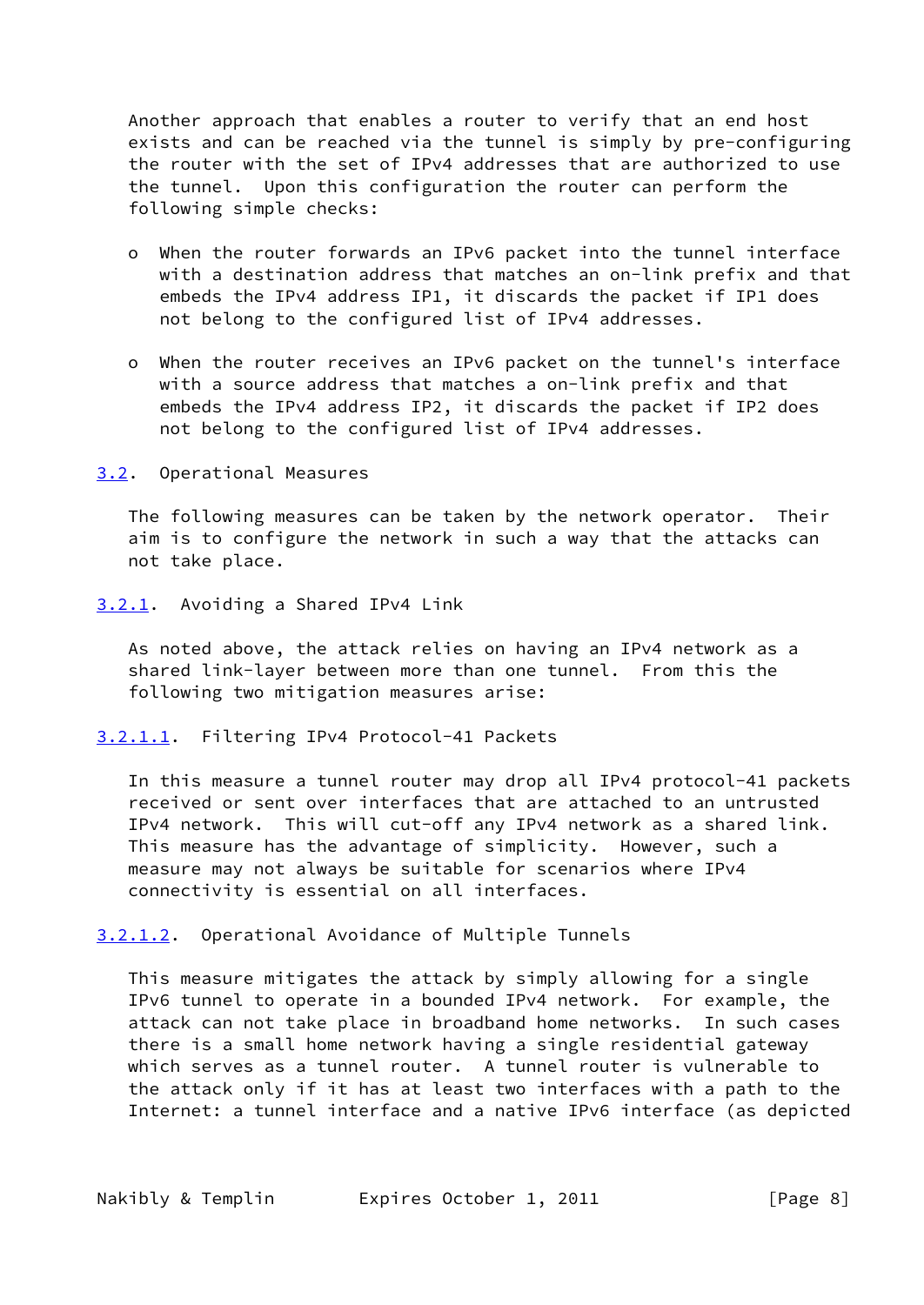<span id="page-9-1"></span>Internet-Draft **Routing Loop Attack** March 2011

 in Figure 1). However, a residential gateway usually has only a single interface to the Internet, therefore the attack can not take place. Moreover, if there are only one or a few tunnel routers in the IPv4 network and all participate in the same tunnel then there is no opportunity for perpetuating the loop.

 This approach has the advantage that it avoids the attack profile altogether without need for explicit mitigations. However, it requires careful configuration management which may not be tenable in large and/or unbounded IPv4 networks.

### <span id="page-9-0"></span>[3.2.2](#page-9-0). A Single Border Router

 It is reasonable to assume that a tunnel router shall accept or forward tunneled packets only over its tunnel interface. It is also reasonable to assume that a tunnel router shall accept or forward IPv6 packets only over its IPv6 interface. If these two interfaces are physically different then the network operator can mitigate the attack by ensuring that the following condition holds: there is no path between these two interfaces that does not go through the tunnel router.

 The above condition ensures that an encapsulated packet which is transmitted over the tunnel interface will not get to another tunnel router and from there to the IPv6 interface of the first router. The condition also ensures the reverse direction, i.e., an IPv6 packet which is transmitted over the IPv6 interface will not get to another tunnel router and from there to the tunnel interface of the first router. This condition is essentially translated to a scenario in which the tunnel router is the only border router between the IPv6 network and the IPv4 network to which it is attached (as in broadband home network scenario mentioned above).

<span id="page-9-2"></span>[3.2.3](#page-9-2). A Comprehensive List of Tunnel Routers

 If a tunnel router can be configured with a comprehensive list of IPv4 addresses of all other tunnel routers in the network, then the router can use the list as a filter to discard any tunneled packets coming from other routers. For example, a tunnel router can use the network's ISATAP Potential Router List (PRL) [\[RFC5214](https://datatracker.ietf.org/doc/pdf/rfc5214)] as a filter as long as there is operational assurance that all ISATAP routers are listed and that no other types of tunnel routers are present in the network.

This measure parallels the one proposed for 6rd in [[RFC5969\]](https://datatracker.ietf.org/doc/pdf/rfc5969) where the 6rd BR filters all known relay addresses of other tunnels inside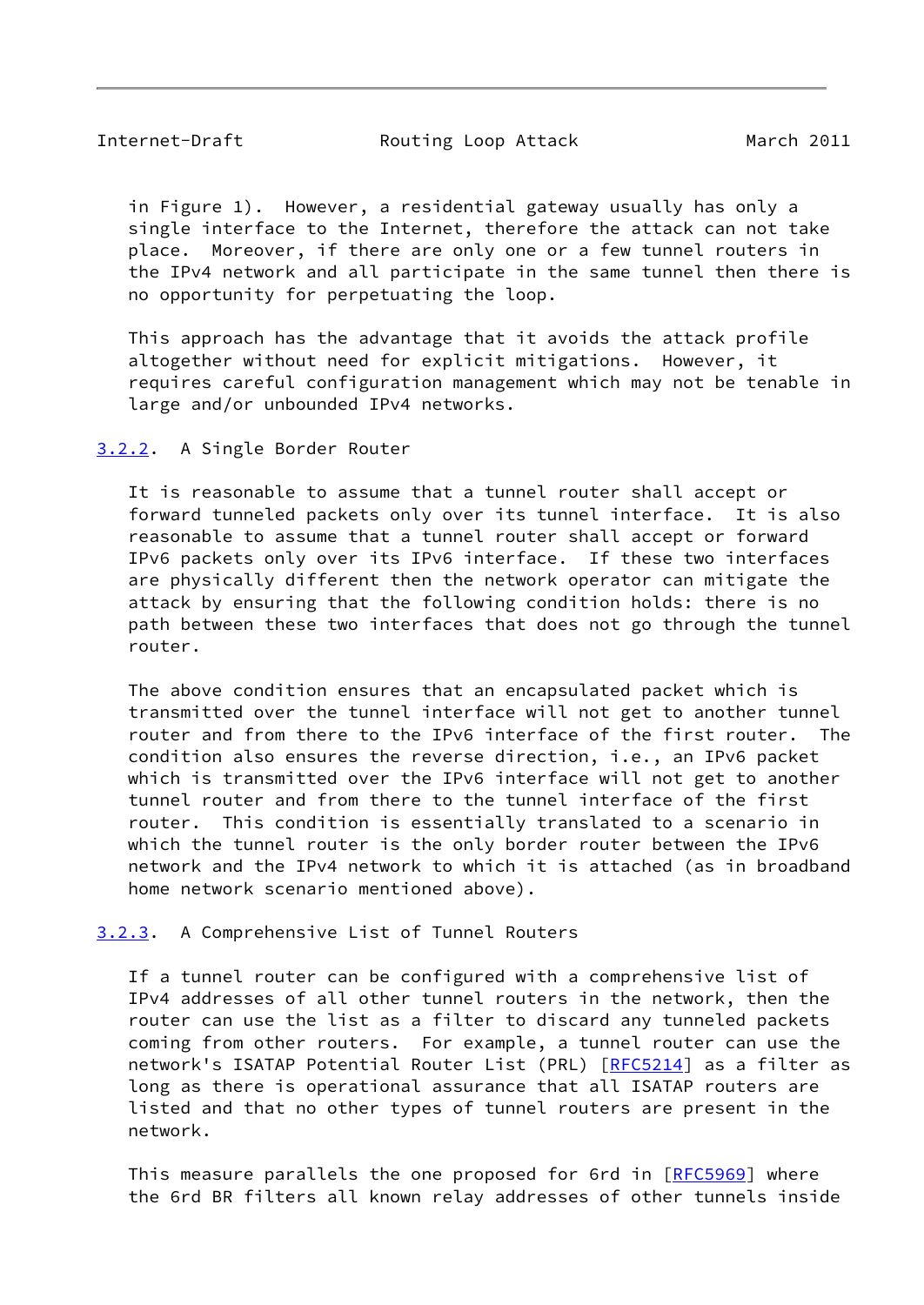Nakibly & Templin Expires October 1, 2011 [Page 9]

<span id="page-10-1"></span>

Internet-Draft **Routing Loop Attack** March 2011

 This measure is especially useful for intra-site tunneling mechanisms, such as ISATAP and 6rd, since filtering can be exercised on well-defined site borders.

<span id="page-10-0"></span>[3.2.4](#page-10-0). Avoidance of On-link Prefixes

 The looping attack exploits the fact that a router is permitted to assign non-link-local IPv6 prefixes on its tunnel interfaces, which could cause it to send tunneled packets to other routers that do not configure an address from the prefix. Therefore, if the router does not assign non-link-local IPv6 prefixes on its tunnel interfaces there is no opportunity for it to initiate the loop. If the router further ensures that the routing state is consistent for the packets it receives on its tunnel interfaces there is no opportunity for it to propagate a loop initiated by a different router.

 This mitigation is available only to ISATAP routers, since the ISATAP stateless address mapping operates only on the Interface Identifier portion of the IPv6 address, and not on the IPv6 prefix. . The mitigation is also only applicable on ISATAP links on which IPv4 source address spoofing is disabled. The following sections discuss the operational configurations necessary to implement the mitigation.

<span id="page-10-2"></span>[3.2.4.1](#page-10-2). ISATAP Router Interface Types

 ISATAP provides a Potential Router List (PRL) to further ensure a loop-free topology. Routers that are members of the provider network PRL configure their provider network ISATAP interfaces as advertising router interfaces (see: [\[RFC4861\], Section](https://datatracker.ietf.org/doc/pdf/rfc4861#section-6.2.2) 6.2.2), and therefore may send Router Advertisement (RA) messages that include non-zero Router Lifetimes. Routers that are not members of the provider network PRL configure their provider network ISATAP interfaces as non-advertising router interfaces.

<span id="page-10-3"></span>[3.2.4.2](#page-10-3). ISATAP Source Address Verification

 ISATAP nodes employ the source address verification checks specified in Section [7.3 of \[RFC5214\]](https://datatracker.ietf.org/doc/pdf/rfc5214#section-7.3) as a prerequisite for decapsulation of packets received on an ISATAP interface. To enable the on-link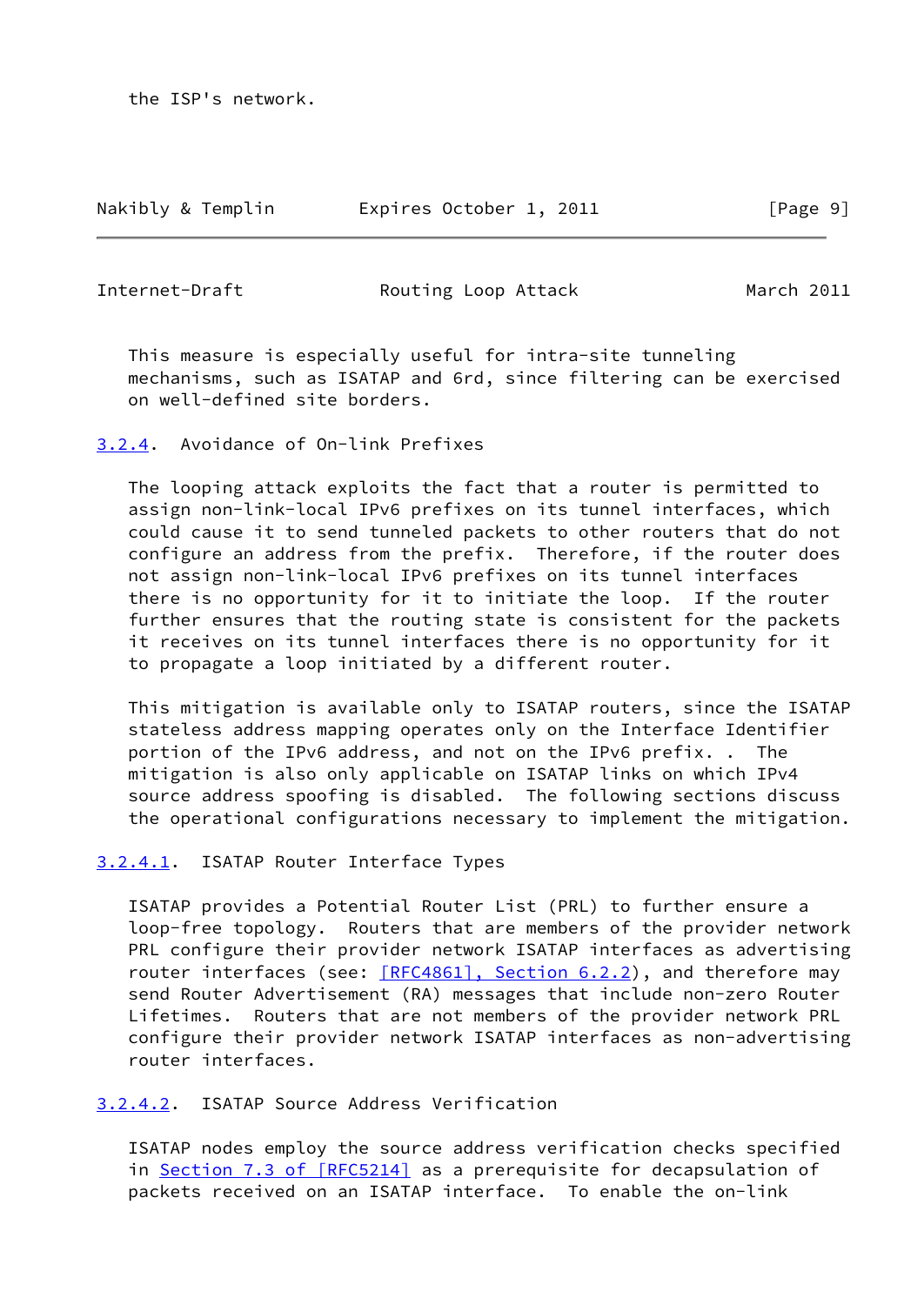prefix avoidance procedures outlined in this section, ISATAP nodes must employ an additional source address verification check; namely, the node also considers the outer IPv4 source address correct for the inner IPv6 source address if:

 o a forwarding table entry exists that lists the packet's IPv4 source address as the link-layer address corresponding to the inner IPv6 source address via the ISATAP interface.

| Nakibly & Templin | Expires October 1, 2011 | [Page 10] |
|-------------------|-------------------------|-----------|
|-------------------|-------------------------|-----------|

Internet-Draft **Routing Loop Attack** March 2011

### <span id="page-11-0"></span>[3.2.4.3](#page-11-0). ISATAP Host Behavior

 ISATAP hosts send Router Solicitation (RS) messages to obtain RA messages from an advertising ISATAP router. Whether or not non-link local IPv6 prefixes are advertised, the host can acquire IPv6 addresses, e.g., through the use of DHCPv6 stateful address autoconfiguration [[RFC3315](https://datatracker.ietf.org/doc/pdf/rfc3315)].

 To acquire addresses, the host performs standard DHCPv6 exchanges while mapping the IPv6 "All\_DHCP\_Relay\_Agents\_and\_Servers" link scoped multicast address to the IPv4 address of the advertising router (hence, the advertising router must configure either a DHCPv6 relay or server function). The host should also use DHCPv6 Authentication in environments where authentication of the DHCPv6 exchanges is required.

 After the host receives IPv6 addresses, it assigns them to its ISATAP interface and forwards any of its outbound IPv6 packets via the advertising router as a default router. The advertising router in turn maintains IPv6 forwarding table entries that list the IPv4 address of the host as the link-layer address of the delegated IPv6 addresses.

### <span id="page-11-1"></span>[3.2.4.4](#page-11-1). ISATAP Router Behavior

 In many use case scenarios (e.g., enterprise networks, MANETs, etc.), advertising and non-advertising ISATAP routers can engage in a proactive dynamic IPv6 routing protocol (e.g., OSPFv3, RIPng, etc.) so that IPv6 routing/forwarding tables can be populated and standard IPv6 forwarding between ISATAP routers can be used. In other scenarios (e.g., large ISP networks, etc.), this might be impractical dues to scaling issues. When a proactive dynamic routing protocol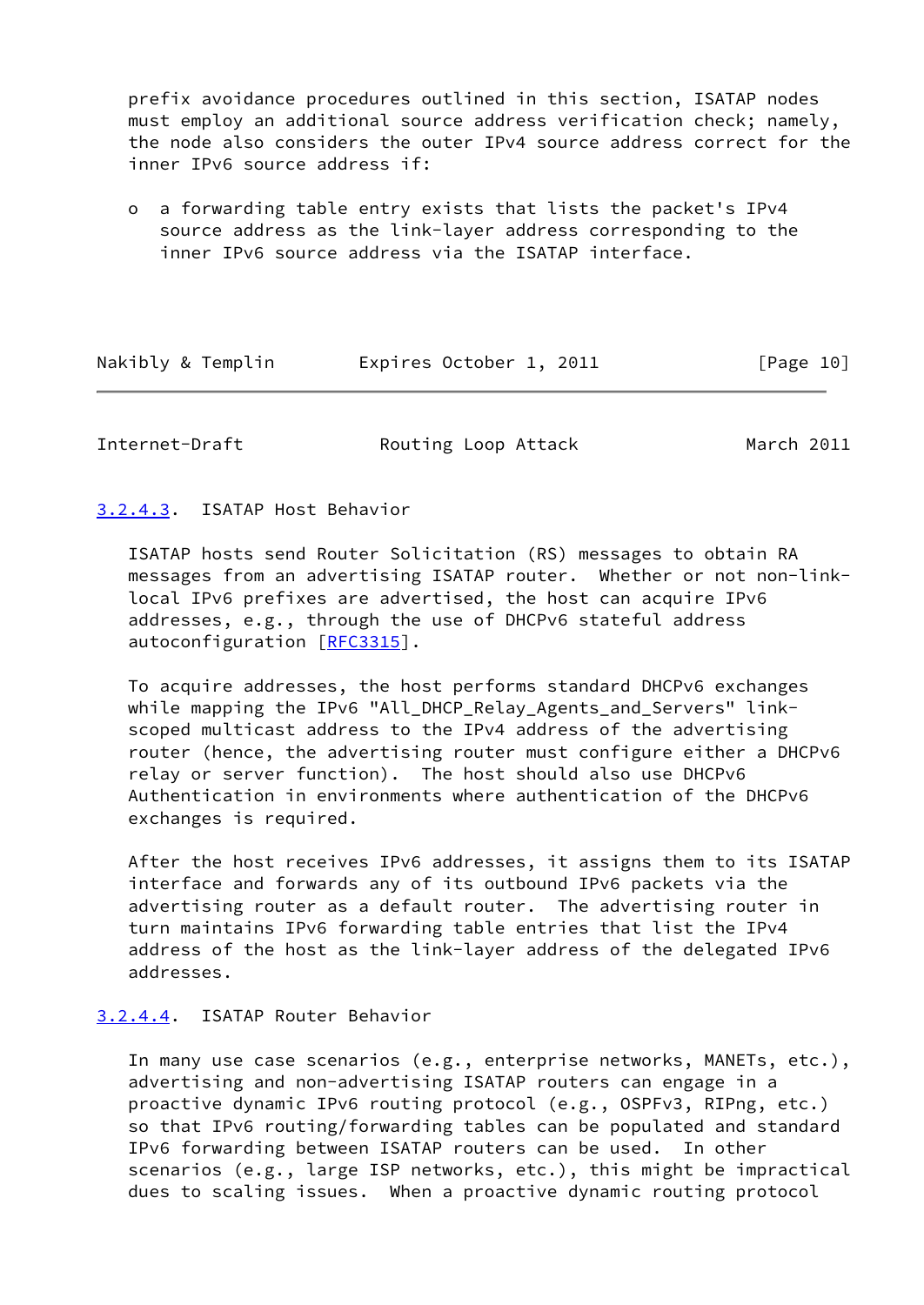cannot be used, non-advertising ISATAP routers send RS messages to obtain RA messages from an advertising ISATAP router, i.e., they act as "hosts" on their non-advertising ISATAP interfaces.

 Non-advertising routers can also acquire IPv6 prefixes, e.g., through the use of DHCPv6 Prefix Delegation [\[RFC3633](https://datatracker.ietf.org/doc/pdf/rfc3633)] via an advertising router in the same fashion as described above for host-based DHCPv6 stateful address autoconfiguration. The advertising router in turn maintains IPv6 forwarding table entries that list the IPv4 address of the non-advertising router as the link-layer address of the next hop toward the delegated IPv6 prefixes.

 After the non-advertising router acquires IPv6 prefixes, it can sub delegate them to routers and links within its attached IPv6 edge networks, then can forward any outbound IPv6 packets coming from its edge networks via other ISATAP nodes on the link.

| Nakibly & Templin | Expires October 1, 2011 | [Page 11] |
|-------------------|-------------------------|-----------|
|-------------------|-------------------------|-----------|

Internet-Draft **Routing Loop Attack** March 2011

# <span id="page-12-0"></span>[3.2.4.5](#page-12-0). Reference Operational Scenario

 Figure 3 depicts a reference ISATAP network topology for operational avoidance of on-link non-link-local IPv6 prefixes. The scenario shows an advertising ISATAP router ('A'), two non-advertising ISATAP routers ('B', 'D'), an ISATAP host ('F'), and three ordinary IPv6 hosts ('C', 'E', 'G') in a typical deployment configuration:

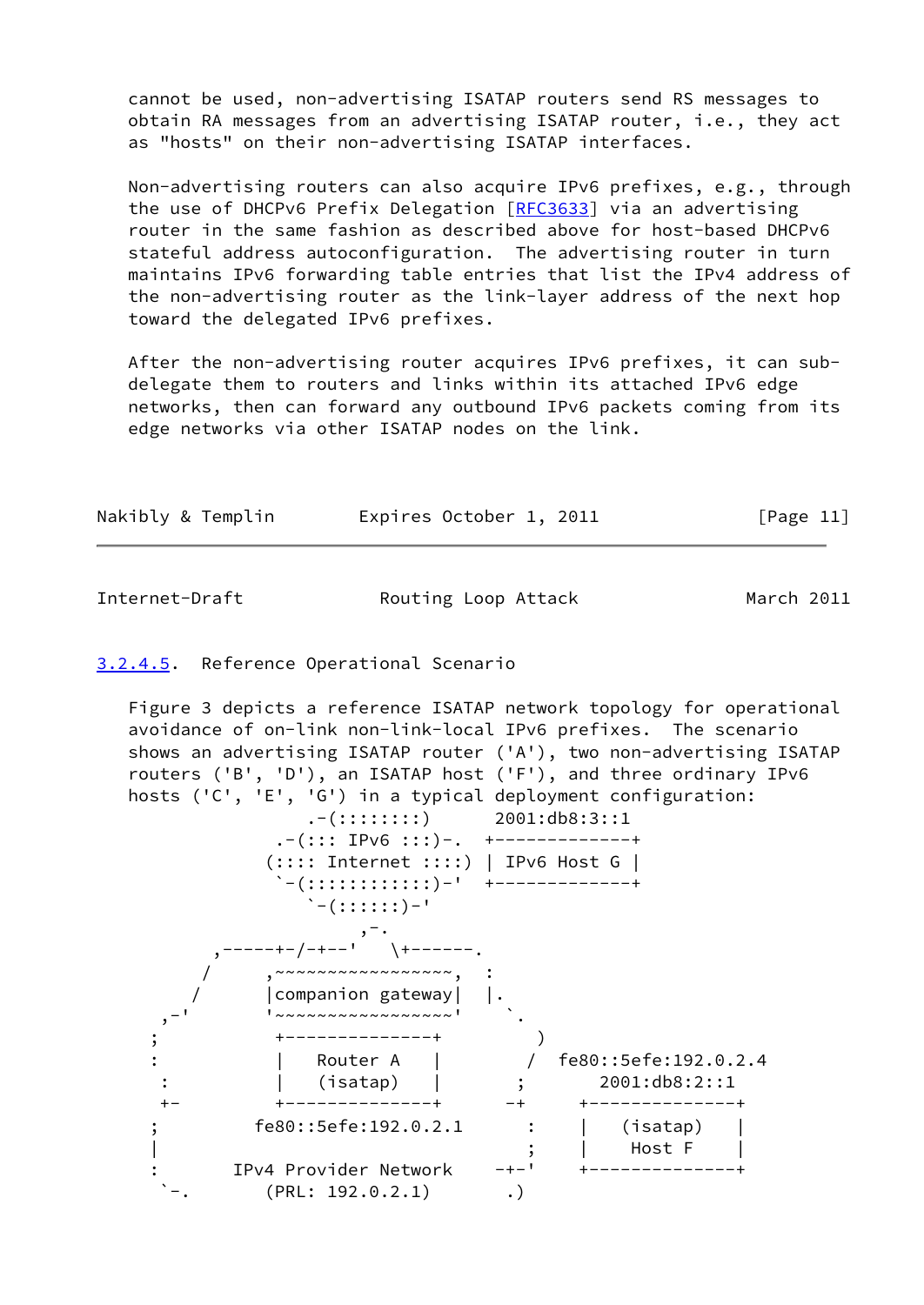

Figure 3: Reference ISATAP Network Topology

 In Figure 3, advertising ISATAP router 'A' within the IPv4 provider network connects to the IPv6 Internet, either directly or via a companion gateway. 'A' configures a provider network IPv4 interface with address 192.0.2.1 and arranges to add the address to the provider network PRL. 'A' next configures an advertising ISATAP router interface with link-local IPv6 address fe80::5efe:192.0.2.1

| Nakibly & Templin | Expires October 1, 2011 | [Page 12] |
|-------------------|-------------------------|-----------|
|-------------------|-------------------------|-----------|

Internet-Draft **Routing Loop Attack** March 2011

over the IPv4 interface.

 Non-advertising ISATAP router 'B' connects to one or more IPv6 edge networks and also connects to the provider network via an IPv4 interface with address 192.0.2.2, but it does not add the IPv4 address to the provider network PRL. 'B' next configures a non advertising ISATAP router interface with link-local address fe80:: 5efe:192.0.2.2, then receives the IPv6 prefix 2001:db8::/48 through a DHCPv6 prefix delegation exchange via 'A'. 'B' then engages in an IPv6 routing protocol over its ISATAP interface and announces the delegated IPv6 prefix. 'B' finally sub-delegates the prefix to its attached edge networks, where IPv6 host 'C' autoconfigures the address 2001:db8::1.

 Non-advertising ISATAP router 'D' connects to the provider network, configures its ISATAP interface, receives a DHCPv6 prefix delegation, and engages in the IPv6 routing protocol the same as for router 'B'. In particular, 'D' configures the IPv4 address 192.0.2.3, the ISATAP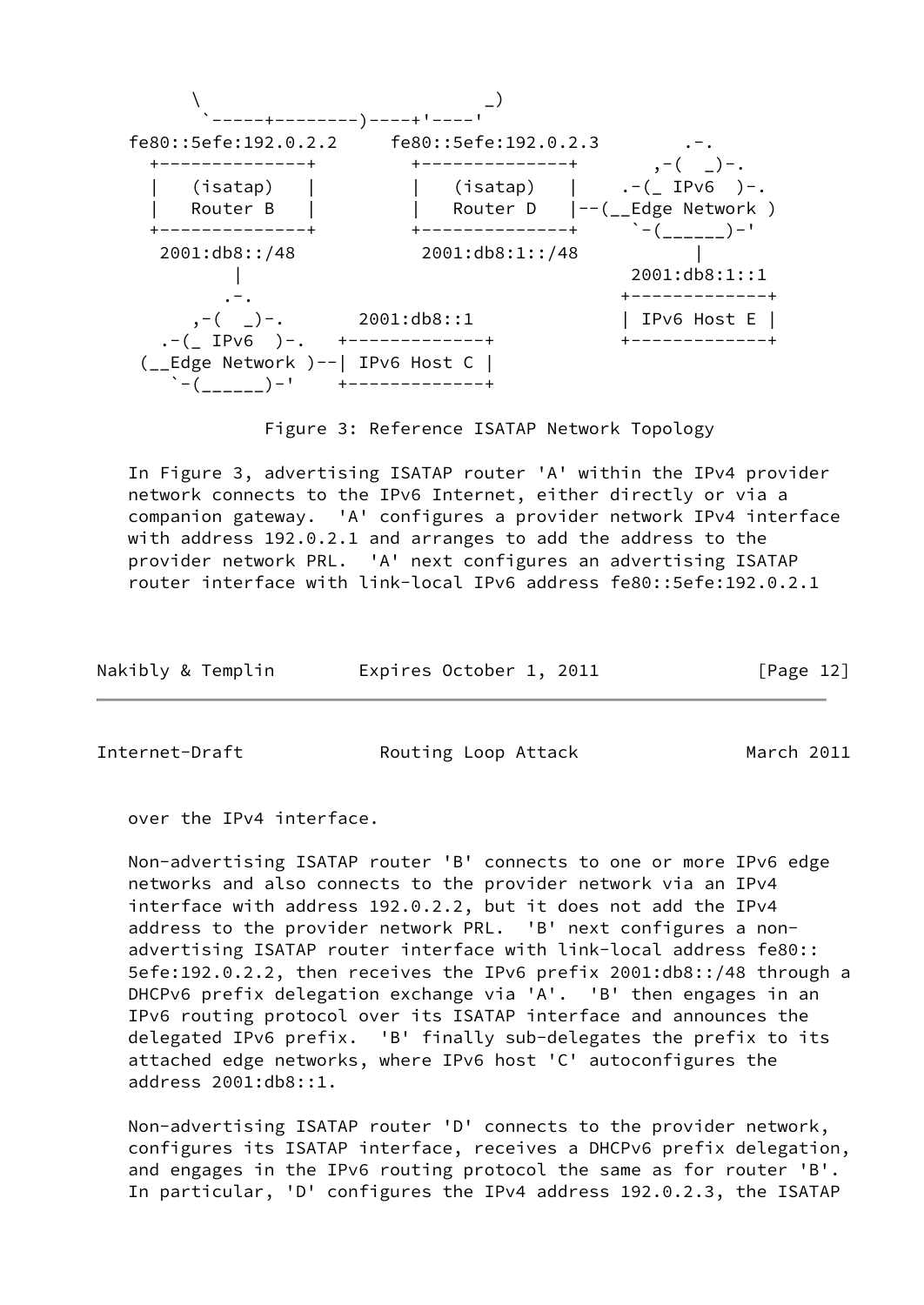link-local address fe80::5efe:192.0.2.3, and the delegated IPv6 prefix 2001:db8:1::/48. 'D' finally sub-delegates the prefix to its attached edge networks, where IPv6 host 'E' autoconfigures IPv6 address 2001:db8:1::1.

 ISATAP host 'F' connects to the provider network via an IPv4 interface with address 192.0.2.4, and also configures an ISATAP host interface with link-local address fe80::5efe:192.0.2.4 over the IPv4 interface. 'F' next configures a default IPv6 route with next-hop address fe80::5efe:192.0.2.1 via the ISATAP interface, then receives the IPv6 address 2001:db8:2::1 from a DHCPv6 address configuration exchange via 'A'. When 'F' receives the IPv6 address, it assigns the address to the ISATAP interface but does not assign a non-link-local IPv6 prefix to the interface.

 Finally, IPv6 host 'G' connects to an IPv6 network outside of the ISATAP domain. 'G' configures its IPv6 interface in a manner specific to its attached IPv6 link, and autoconfigures the IPv6 address 2001:db8:3::1.

 Following this autoconfiguration, when host 'C' has an IPv6 packet to send to host 'E', it prepares the packet with source address 2001: db8::1 and destination address 2001:db8:1::1, then sends the packet into the edge network where it will eventually be forwarded to router 'B'. 'B' then uses ISATAP encapsulation to forward the packet to router 'D', since it has discovered a route to 2001:db8:1::/48 with next hop 'D' via dynamic routing over the ISATAP interface. Router 'D' finally forwards the packet to host 'E'.

In a second scenario, when 'C' has a packet to send to ISATAP host

| Nakibly & Templin | Expires October 1, 2011 | [Page 13] |
|-------------------|-------------------------|-----------|
|-------------------|-------------------------|-----------|

Internet-Draft **Routing Loop Attack** March 2011

 'F', it prepares the packet with source address 2001:db8::1 and destination address 2001:db8:2::1, then sends the packet into the edge network where it will eventually be forwarded to router 'B' the same as above. 'B' then uses ISATAP encapsulation to forward the packet to router 'A' (i.e., a router that advertises "default"), which in turn forwards the packet to 'F'. Note that this operation entails two hops across the ISATAP link (i.e., one from 'B' to 'A', and a second from 'A' to 'F'). If 'F' also participates in the dynamic IPv6 routing protocol, however, 'B' could instead forward the packet directly to 'F' without involving 'A'.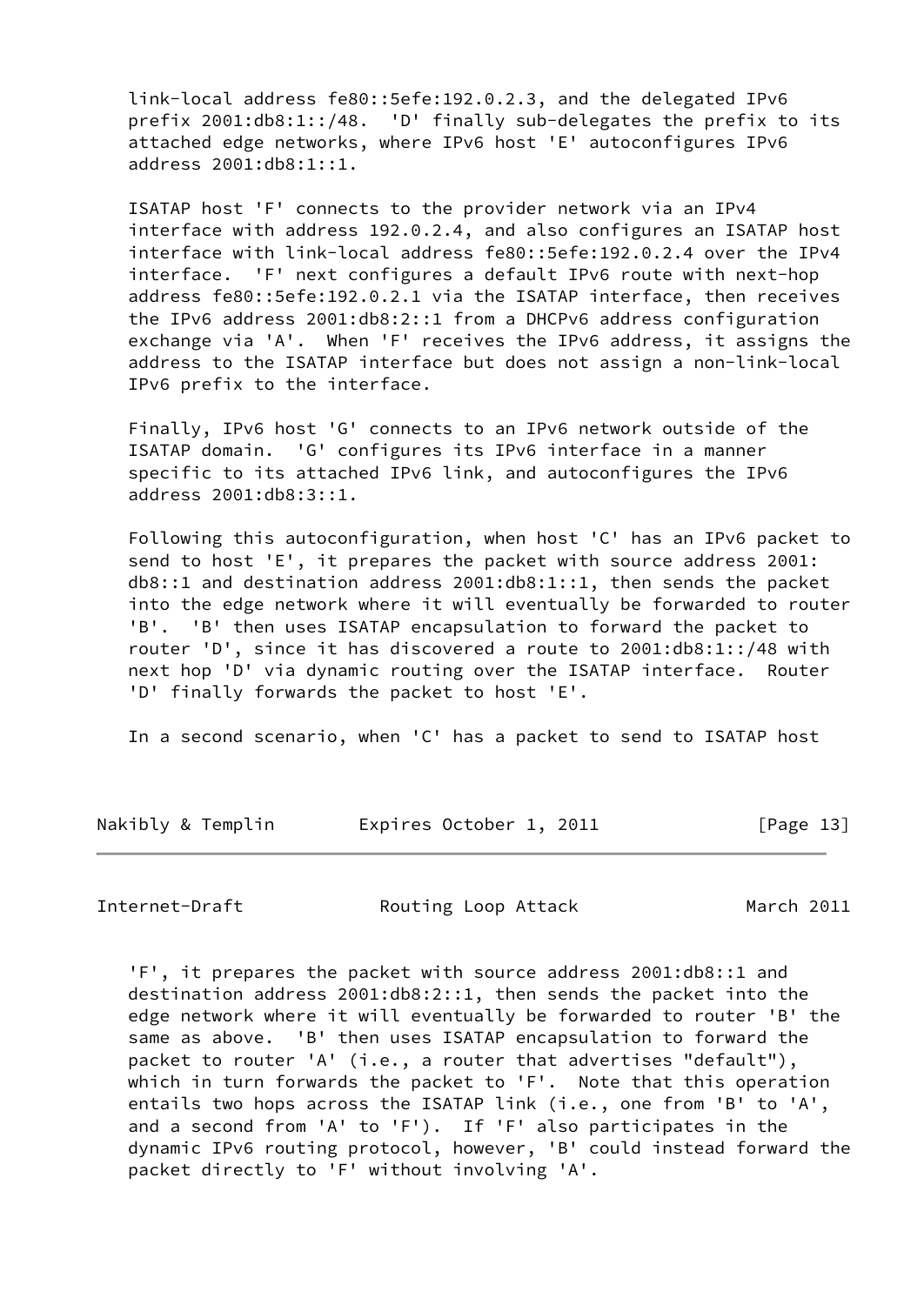In a final scenario, when 'C' has a packet to send to host 'G' in the IPv6 Internet, the packet is forwarded to 'B' the same as above. 'B' then forwards the packet to 'A', which forwards the packet into the IPv6 Internet.

### <span id="page-15-1"></span>[3.2.4.6](#page-15-1). Scaling Considerations

 Figure 3 depicts an ISATAP network topology with only a single advertising ISATAP router within the provider network. In order to support larger numbers of non-advertising ISATAP routers and ISATAP hosts, the provider network can deploy more advertising ISATAP routers to support load balancing and generally shortest-path routing.

 Such an arrangement requires that the advertising ISATAP routers participate in an IPv6 routing protocol instance so that IPv6 address/prefix delegations can be mapped to the correct router. The routing protocol instance can be configured as either a full mesh topology involving all advertising ISATAP routers, or as a partial mesh topology with each advertising ISATAP router associating with one or more companion gateways and a full mesh between companion gateways.

#### <span id="page-15-2"></span>[3.2.4.7](#page-15-2). On-Demand Dynamic Routing

 With respect to the reference operational scenario depicted in Figure 3, there will be many use cases in which a proactive dynamic IPv6 routing protocol cannot be used. For example, in large ISP network deployments it would be impractical for all Customer-Edge and Provider-Edge routers to engage in a common routing protocol instance due to scaling considerations.

 In those cases, an on-demand routing capability can be enabled in which ISATAP nodes send initial packets via an advertising ISATAP router and receive redirection messages back. For example, when a non-advertising ISATAP router 'B' has a packet to send to a host located behind non-advertising ISATAP router 'D', it can send the

| Nakibly & Templin | Expires October 1, 2011 | [Page 14] |
|-------------------|-------------------------|-----------|
|-------------------|-------------------------|-----------|

<span id="page-15-0"></span>Internet-Draft **Routing Loop Attack** March 2011

 initial packets via advertising router 'A' which will return redirection messages to inform 'B' that 'D' is a better first hop. Protocol details for this ISATAP redirection are specified in [\[I-D.templin-aero](#page-20-4)].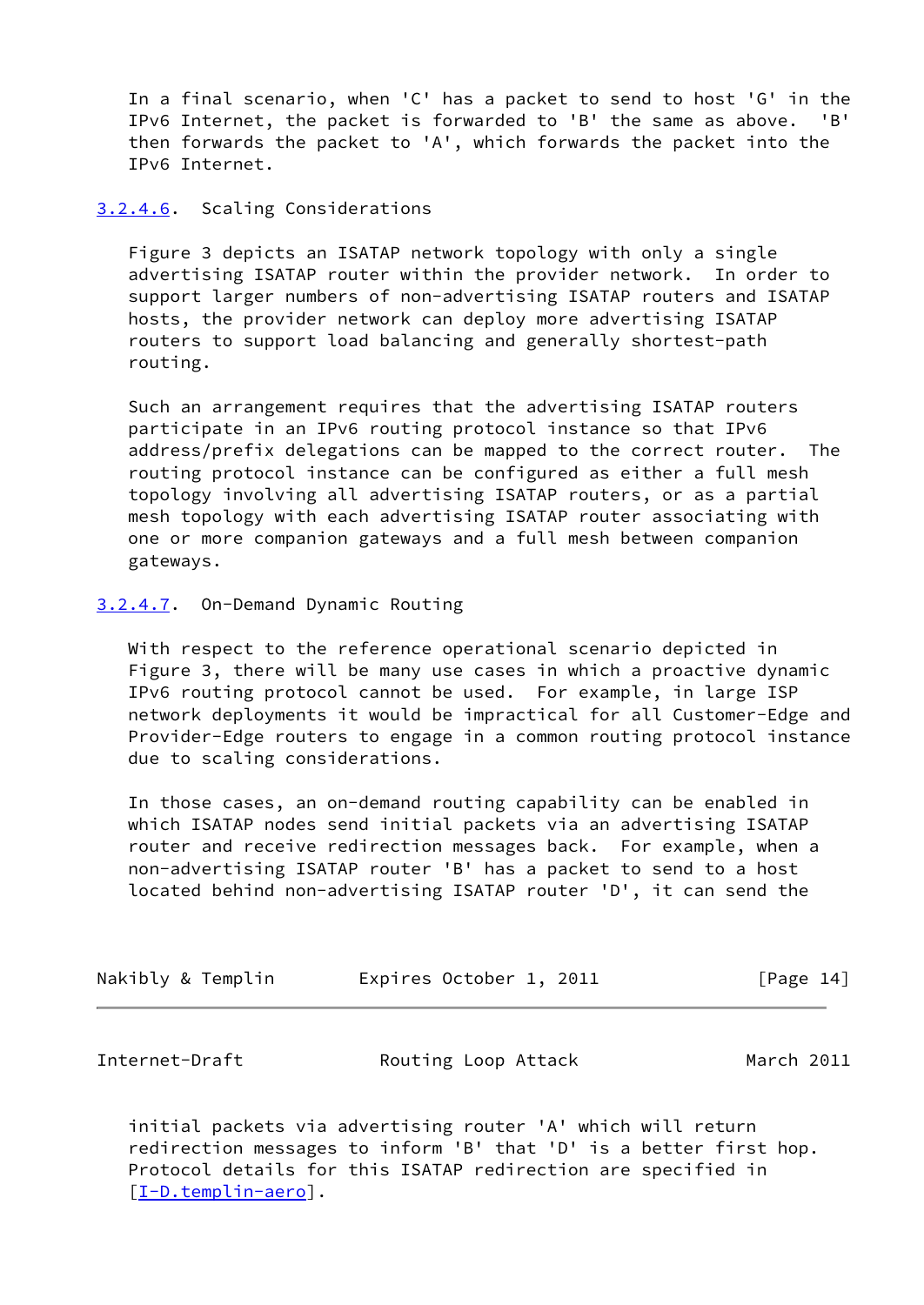#### <span id="page-16-0"></span>[3.3](#page-16-0). Destination and Source Address Checks

 Tunnel routers can use a source address check mitigation when they forward an IPv6 packet into a tunnel interface with an IPv6 source address that embeds one of the router's configured IPv4 addresses. Similarly, tunnel routers can use a destination address check mitigation when they receive an IPv6 packet on a tunnel interface with an IPv6 destination address that embeds one of the router's configured IPv4 addresses. These checks should correspond to both tunnels' IPv6 address formats, regardless of the type of tunnel the router employs.

 For example, if tunnel router R1 (of any tunnel protocol) forwards a packet into a tunnel interface with an IPv6 source address that matches the 6to4 prefix 2002:IP1::/48, the router discards the packet if IP1 is one of its own IPv4 addresses. In a second example, if tunnel router R2 receives an IPv6 packet on a tunnel interface with an IPv6 destination address with an off-link prefix but with an interface identifier that matches the ISATAP address suffix ::0200: 5EFE:IP2, the router discards the packet if IP2 is one of its own IPv4 addresses.

 Hence a tunnel router can avoid the attack by performing the following checks:

- o When the router forwards an IPv6 packet into a tunnel interface, it discards the packet if the IPv6 source address has an off-link prefix but embeds one of the router's configured IPv4 addresses.
- o When the router receives an IPv6 packet on a tunnel interface, it discards the packet if the IPv6 destination address has an off link prefix but embeds one of the router's configured IPv4 addresses.

 This approach has the advantage that no ancillary state is required, since checking is through static lookup in the lists of IPv4 and IPv6 addresses belonging to the router. However, this approach has some inherent limitations

 o The checks incur an overhead which is proportional to the number of IPv4 addresses assigned to the router. If a router is assigned many addresses, the additional processing overhead for each packet may be considerable. Note that an unmitigated attack packet would

| Nakibly & Templin | Expires October 1, 2011 | [Page $15$ ] |
|-------------------|-------------------------|--------------|
|-------------------|-------------------------|--------------|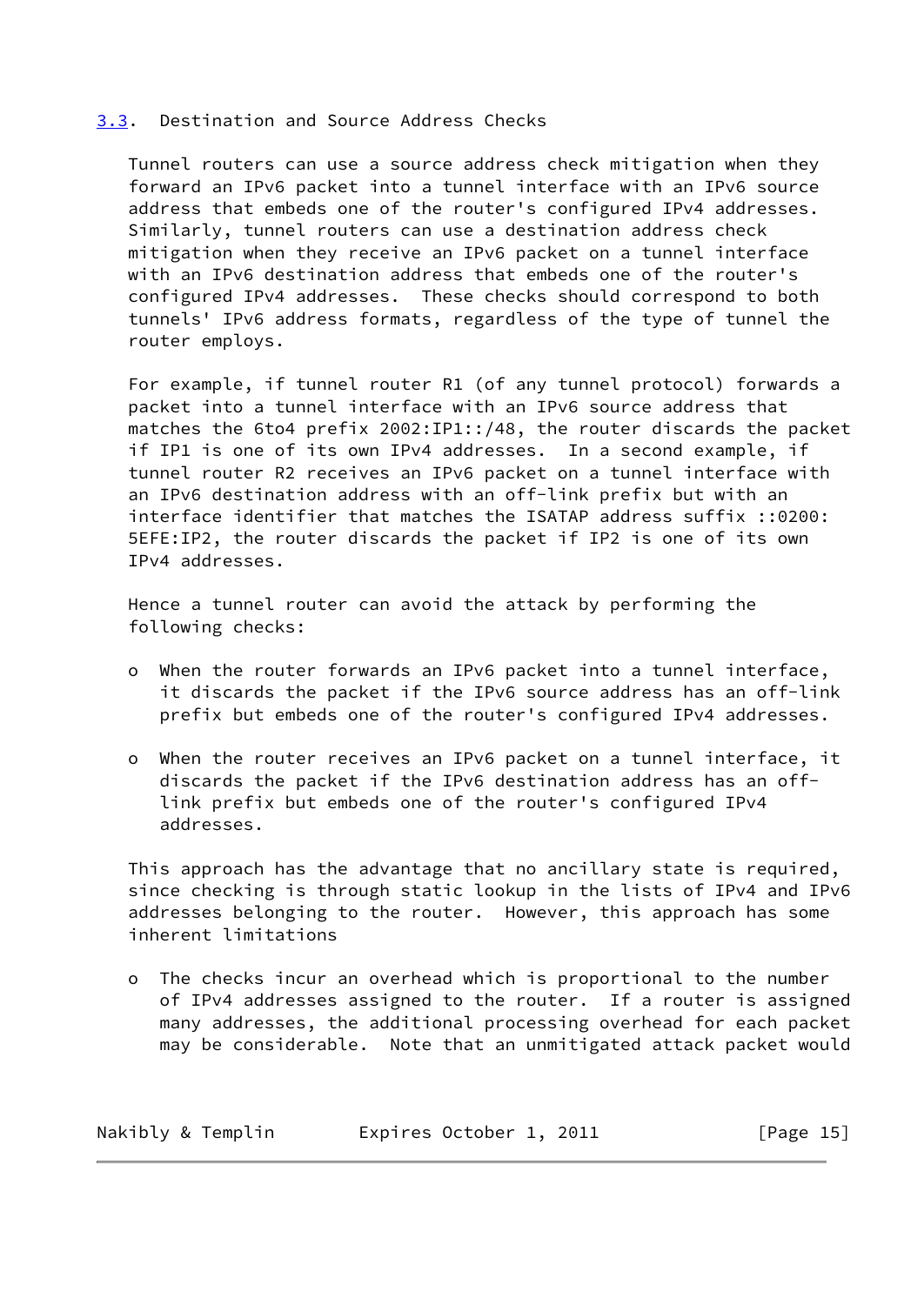<span id="page-17-1"></span> be repetitively processed by the router until the Hop Limit expires, which may require as many as 255 iterations. Hence, an unmitigated attack will consume far more aggregate processing overhead than per-packet address checks even if the router assigns a large number of addresses.

- o The checks should be performed for the IPv6 address formats of every existing automatic IPv6 tunnel protocol (which uses protocol-41 encapsulation). Hence, the checks must be updated as new protocols are defined.
- o Before the checks can be performed the format of the address must be recognized. There is no guarantee that this can be generally done. For example, one can not determine if an IPv6 address is a 6rd one, hence the router would need to be configured with a list of all applicable 6rd prefixes (which may be prohibitively large) in order to unambiguously apply the checks.
- o The checks cannot be performed if the embedded IPv4 address is a private one [\[RFC1918](https://datatracker.ietf.org/doc/pdf/rfc1918)] since it is ambiguous in scope. Namely, the private address may be legitimately allocated to another node in another routing region.

 The last limitation may be relieved if the router has some information that allows it to unambiguously determine the scope of the address. The check in the following subsection is one example for this.

#### <span id="page-17-0"></span>[3.3.1](#page-17-0). Known IPv6 Prefix Check

 A router may be configured with the full list of IPv6 subnet prefixes assigned to the tunnels attached to its current IPv4 routing region. In such a case it can use the list to determine when static destination and source address checks are possible. By keeping track of the list of IPv6 prefixes assigned to the tunnels in the IPv4 routing region, a router can perform the following checks on an address which embeds a private IPv4 address:

- o When the router forwards an IPv6 packet into its tunnel with a source address that embeds a private IPv4 address and matches an IPv6 prefix in the prefix list, it determines whether the packet should be discarded or forwarded by performing the source address check specified in **Section 3.3**. Otherwise, the router forwards the packet.
- o When the router receives an IPv6 packet on its tunnel interface with a destination address that embeds a private IPv4 address and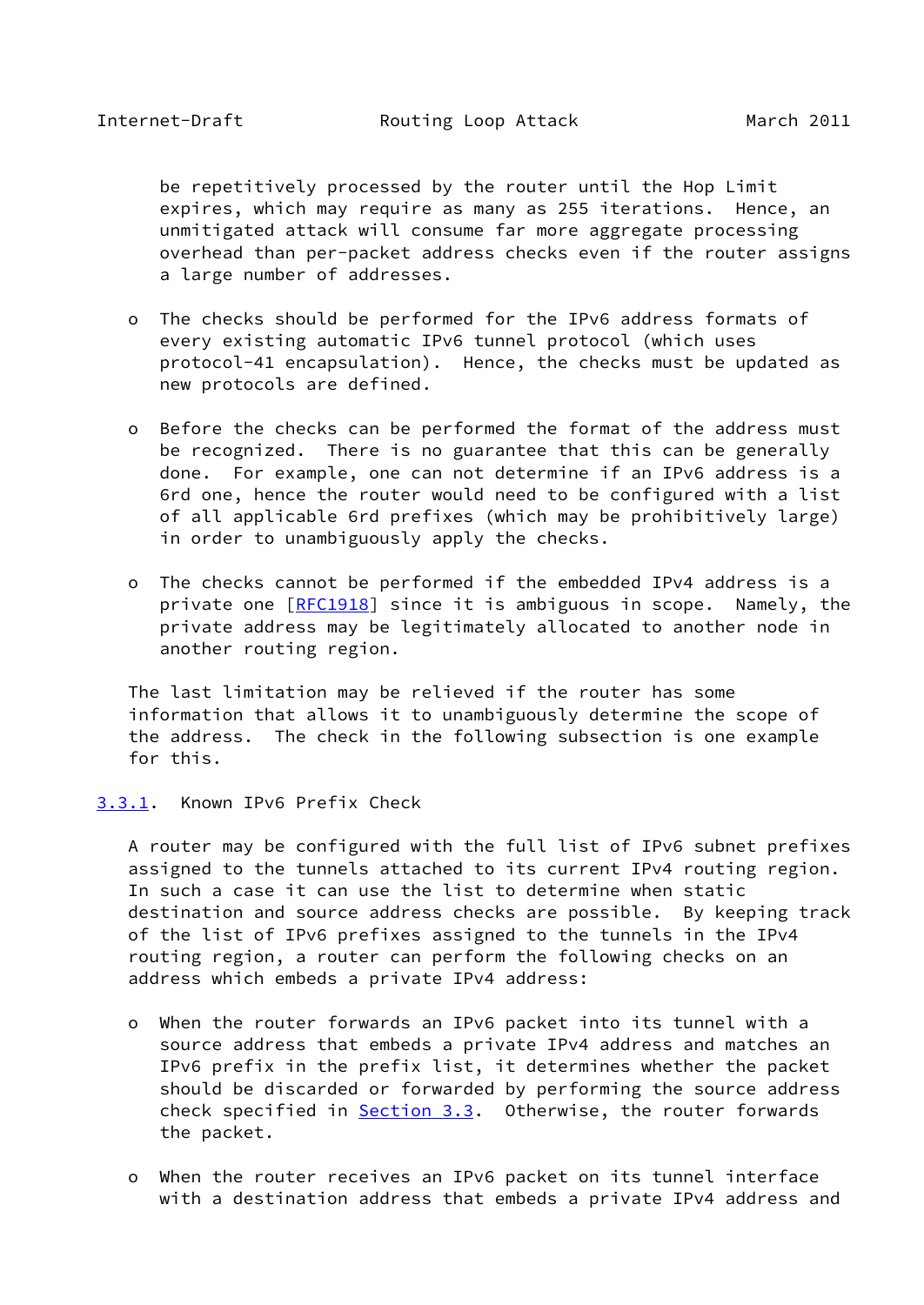matches an IPv6 prefix in the prefix list, it determines whether

| Nakibly & Templin | Expires October 1, 2011 | [Page 16] |
|-------------------|-------------------------|-----------|
|-------------------|-------------------------|-----------|

<span id="page-18-1"></span>

| Internet-Draft | Routing Loop Attack | March 2011 |
|----------------|---------------------|------------|
|                |                     |            |

 the packet should be discarded or forwarded by performing the destination address check specified in **Section 3.3.** Otherwise, the router forwards the packet.

 The disadvantage of this approach is the administrative overhead for maintaining the list of IPv6 subnet prefixes associated with an IPv4 routing region may become unwieldy should that list be long and/or frequently updated.

### <span id="page-18-0"></span>[4](#page-18-0). Recommendations

 In light of the mitigation measures proposed above we make the following recommendations in decreasing order:

- 1. When possible, it is recommended that the attacks are operationally eliminated (as per one of the measures proposed in [Section 3.2\)](#page-8-0).
- 2. For tunnel routers that keep a coherent and trusted neighbor cache which includes all legitimate end-points of the tunnel, we recommend exercising the Neighbor Cache Check.
- 3. For tunnel routers that can implement the Neighbor Reachability Check, we recommend exercising it.
- 4. For tunnels having small and static list of end-points we recommend exercising Known IPv4 Address Check.
- 5. We generally do not recommend using the Destination and Source Address Checks since they can not mitigate routing loops with 6rd routers. Therefore, these checks should not be used alone unless there is operational assurance that other measures are exercised to prevent routing loops with 6rd routers.

 As noted earlier, tunnels may be deployed in various operational environments. There is a possibility that other mitigations may be feasible in specific deployment scenarios. The above recommendations are general and do not attempt to cover such scenarios.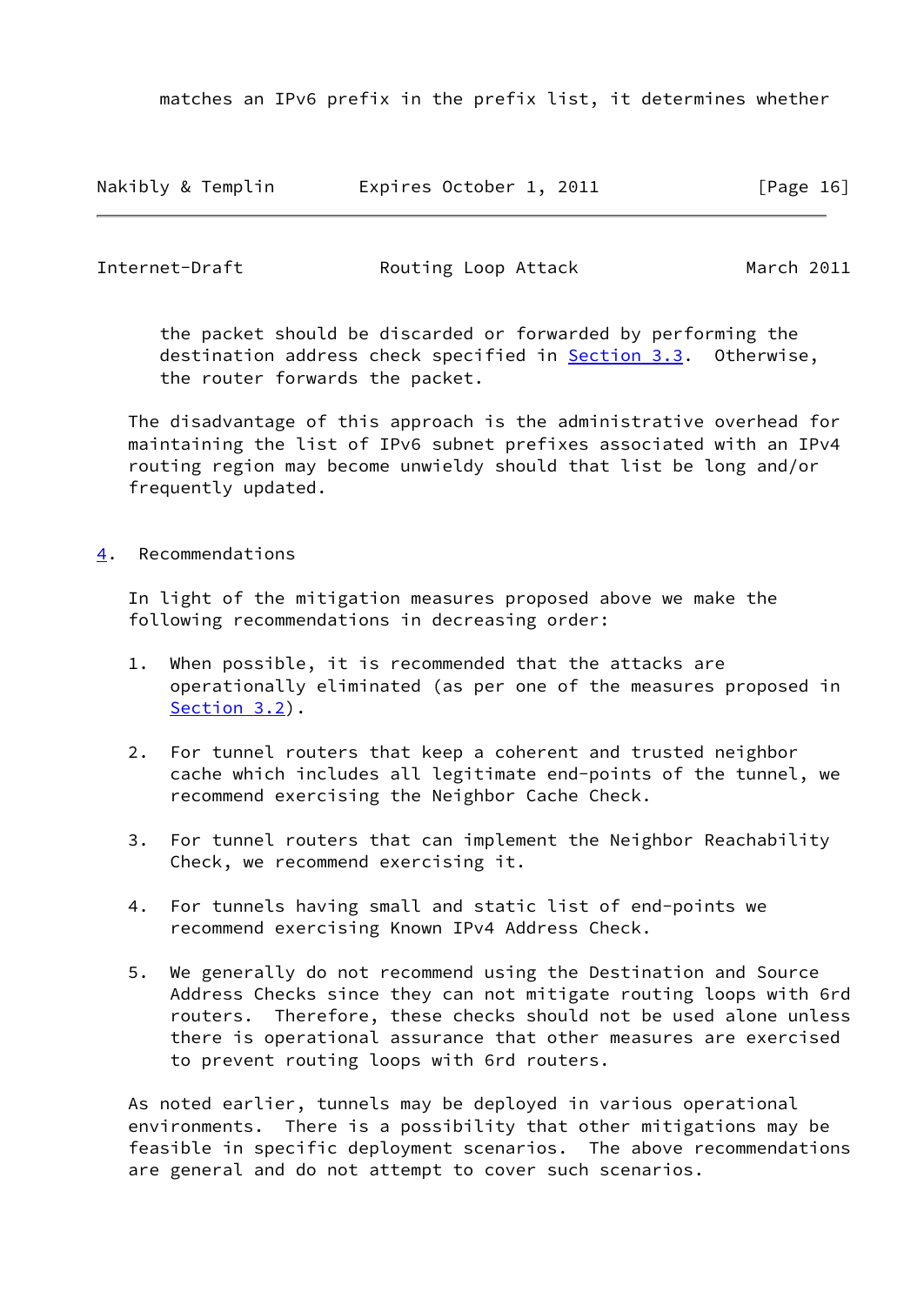### <span id="page-19-0"></span>[5](#page-19-0). IANA Considerations

This document has no IANA considerations.

| Nakibly & Templin | Expires October 1, 2011 | [Page 17] |
|-------------------|-------------------------|-----------|
|                   |                         |           |

<span id="page-19-2"></span>Internet-Draft **Routing Loop Attack** March 2011

### <span id="page-19-1"></span>[6](#page-19-1). Security Considerations

 This document aims at presenting possible solutions to the routing loop attack which involves automatic tunnels' routers. It contains various checks that aim to recognize and drop specific packets that have strong potential to cause a routing loop. These checks do not introduce new security threats.

### <span id="page-19-3"></span>[7](#page-19-3). Acknowledgments

 This work has benefited from discussions on the V6OPS, 6MAN and SECDIR mailing lists. The document has further benefitted from comments received from members of the IESG during their review. Dmitry Anipko, Fred Baker, Stewart Bryant, Remi Despres, Adrian Farrell, Fernando Gont, Christian Huitema, Joel Jaeggli, and Dave Thaler are acknowledged for their contributions.

<span id="page-19-4"></span>[8](#page-19-4). References

# <span id="page-19-5"></span>[8.1](#page-19-5). Normative References

- [RFC1918] Rekhter, Y., Moskowitz, R., Karrenberg, D., Groot, G., and E. Lear, "Address Allocation for Private Internets", [BCP 5,](https://datatracker.ietf.org/doc/pdf/bcp5) [RFC 1918](https://datatracker.ietf.org/doc/pdf/rfc1918), February 1996.
- [RFC3056] Carpenter, B. and K. Moore, "Connection of IPv6 Domains via IPv4 Clouds", [RFC 3056](https://datatracker.ietf.org/doc/pdf/rfc3056), February 2001.
- [RFC3315] Droms, R., Bound, J., Volz, B., Lemon, T., Perkins, C., and M. Carney, "Dynamic Host Configuration Protocol for IPv6 (DHCPv6)", [RFC 3315,](https://datatracker.ietf.org/doc/pdf/rfc3315) July 2003.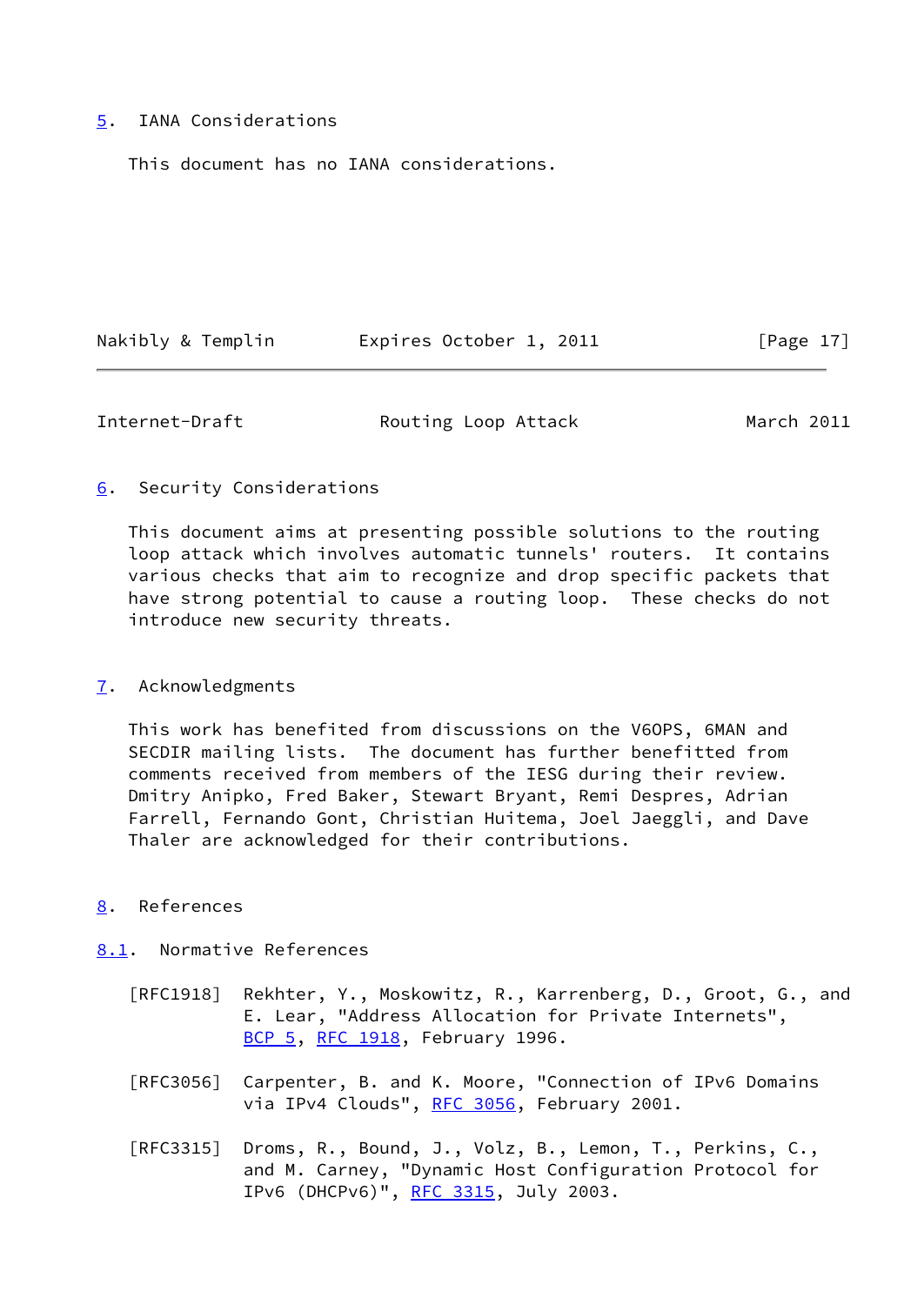- [RFC3633] Troan, O. and R. Droms, "IPv6 Prefix Options for Dynamic Host Configuration Protocol (DHCP) version 6", [RFC 3633](https://datatracker.ietf.org/doc/pdf/rfc3633), December 2003.
- [RFC4213] Nordmark, E. and R. Gilligan, "Basic Transition Mechanisms for IPv6 Hosts and Routers", [RFC 4213](https://datatracker.ietf.org/doc/pdf/rfc4213), October 2005.
- [RFC4861] Narten, T., Nordmark, E., Simpson, W., and H. Soliman, "Neighbor Discovery for IP version 6 (IPv6)", [RFC 4861](https://datatracker.ietf.org/doc/pdf/rfc4861), September 2007.
- [RFC5214] Templin, F., Gleeson, T., and D. Thaler, "Intra-Site Automatic Tunnel Addressing Protocol (ISATAP)", [RFC 5214,](https://datatracker.ietf.org/doc/pdf/rfc5214) March 2008.

| Nakibly & Templin | Expires October 1, 2011 | [Page 18] |
|-------------------|-------------------------|-----------|
|-------------------|-------------------------|-----------|

<span id="page-20-1"></span>Internet-Draft **Routing Loop Attack** March 2011

 [RFC5969] Townsley, W. and O. Troan, "IPv6 Rapid Deployment on IPv4 Infrastructures (6rd) -- Protocol Specification", [RFC 5969,](https://datatracker.ietf.org/doc/pdf/rfc5969) August 2010.

#### <span id="page-20-0"></span>[8.2](#page-20-0). Informative References

<span id="page-20-3"></span> [I-D.gont-6man-teredo-loops] Gont, F., "Mitigating Teredo Rooting Loop Attacks", [draft-gont-6man-teredo-loops-00](https://datatracker.ietf.org/doc/pdf/draft-gont-6man-teredo-loops-00) (work in progress), September 2010.

#### <span id="page-20-4"></span>[I-D.templin-aero]

 Templin, F., "Asymmetric Extended Route Optimization (AERO)", [draft-templin-aero-00](https://datatracker.ietf.org/doc/pdf/draft-templin-aero-00) (work in progress), March 2011.

- [RFC4380] Huitema, C., "Teredo: Tunneling IPv6 over UDP through Network Address Translations (NATs)", [RFC 4380](https://datatracker.ietf.org/doc/pdf/rfc4380), February 2006.
- [RFC4732] Handley, M., Rescorla, E., and IAB, "Internet Denial-of- Service Considerations", [RFC 4732,](https://datatracker.ietf.org/doc/pdf/rfc4732) December 2006.

<span id="page-20-2"></span>[USENIX09]

 Nakibly, G. and M. Arov, "Routing Loop Attacks using IPv6 Tunnels", USENIX WOOT, August 2009.